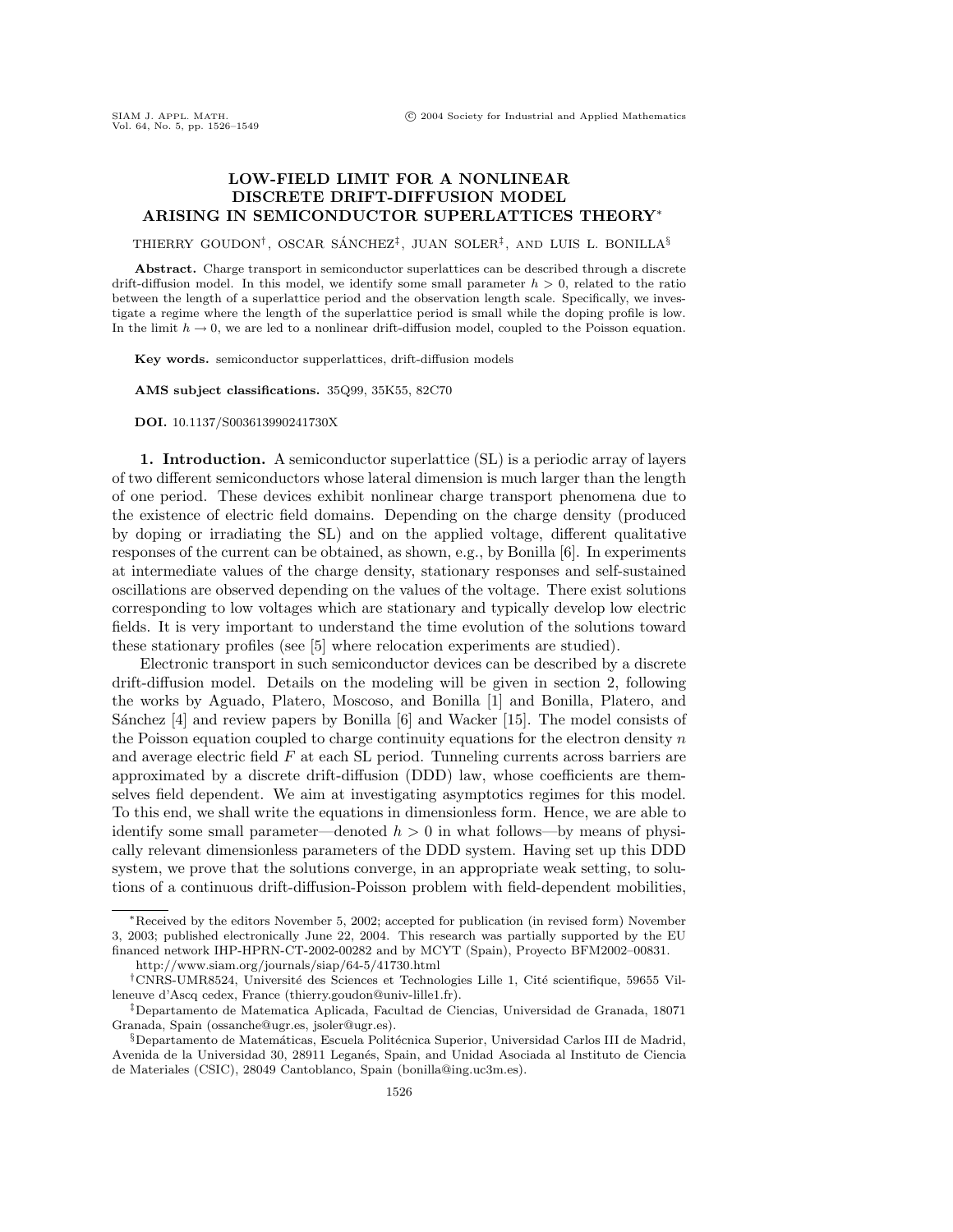as the parameter  $h$  tends to 0. The limit equation reads

(1.1) 
$$
\begin{cases} \partial_t n + \partial_x J(F, n) = 0 & \text{in } (0, T) \times [-X, X], \\ J(F, n) = v(F)n - D(F)\partial_x n, \\ \partial_x F = n - N_D & \text{in } (0, T) \times [-X, X]. \end{cases}
$$

These equations are completed by bias, boundary, and initial conditions

$$
\begin{cases}\n\int_{-X}^{X} F dx = V & \text{on } (0, T), \\
J(F, n)(X) = W^{(f)}(F)n(X) & \text{on } (0, T), \\
J(F, n)(-X) = (j^{(e)}(F) - W^{(b)}(F)n)(-X) & \text{on } (0, T), \\
n(t = 0, x) = n^{0}(x) & \text{on } [-X, X].\n\end{cases}
$$

The techniques employed to prove the convergence are based on a priori estimates and compactness properties. At this point, we have to remark that the solutions to the DDD model are stepwise constant functions, which forces us to consider the solutions in the framework of the bounded variation (BV) spaces.

Our main result admits a reversal lecture. Since the dimensionless system of the DDD model coincides with a finite difference discretization of (1.1), the analysis proposed can be read as a convergence analysis for numerical approximations of that drift-diffusion continuous equation. In this direction our problem is related with other works on approximation of field-dependent mobilities. System (1.1) is a monopolar one-dimensional version of the drift-diffusion system analyzed by Gajewski and Gröger [8] and Jerome [10]. Our DDD system is simpler than the general version studied in those works, where different boundary conditions are considered. Here, we deal with the time-dependent problem, while, to the best of our knowledge, the previous analyses are devoted to approximate steady state solutions.

This paper is organized as follows. In section 2 we present in detail the DDD model, recalling some aspects of its derivation. We also justify its well-posedness. In section 3 we perform the dimension analysis of the system. Then, we derive the dimensionless equations for which the analysis is actually performed and we state precisely our main convergence result for the DDD model. Actually, our analysis applies either when considering a Dirichlet boundary condition for the electric field or with the bias condition. Section 4 is devoted to the crucial a priori estimates satisfied by the solution. For the sake of simplicity, we start with the Dirichlet boundary condition. Then, in section 5 we use these estimates to show the convergence to the continuous model, through compactness arguments. Finally, section 6 sketches the slight adaptation of the proof to treat the DDD system endowed with the bias condition. The paper ends with two appendices: in the first one we deal with a technical auxiliary result, and the latter investigates uniqueness of the limit system.

**2. Discrete drift-diffusion model.** Since the two semiconductors constituting the SL have different energy gaps, the conduction band of an SL can be viewed as a periodic array of potential wells and barriers, of widths  $w$  and  $d$ , respectively, with  $\ell = d + w$  the length of one period. We assume that scattering times are shorter than escape times from quantum wells, the latter being shorter than dielectric relaxation times. In such a weakly coupled semiconductor SL, the dominant mechanism of charge transport is sequential resonant tunneling. In the simplest situation, the center of each quantum well is n-doped and the thermal energy is large compared to the energy of the lowest miniband. Then, a description of charge transport in such devices has been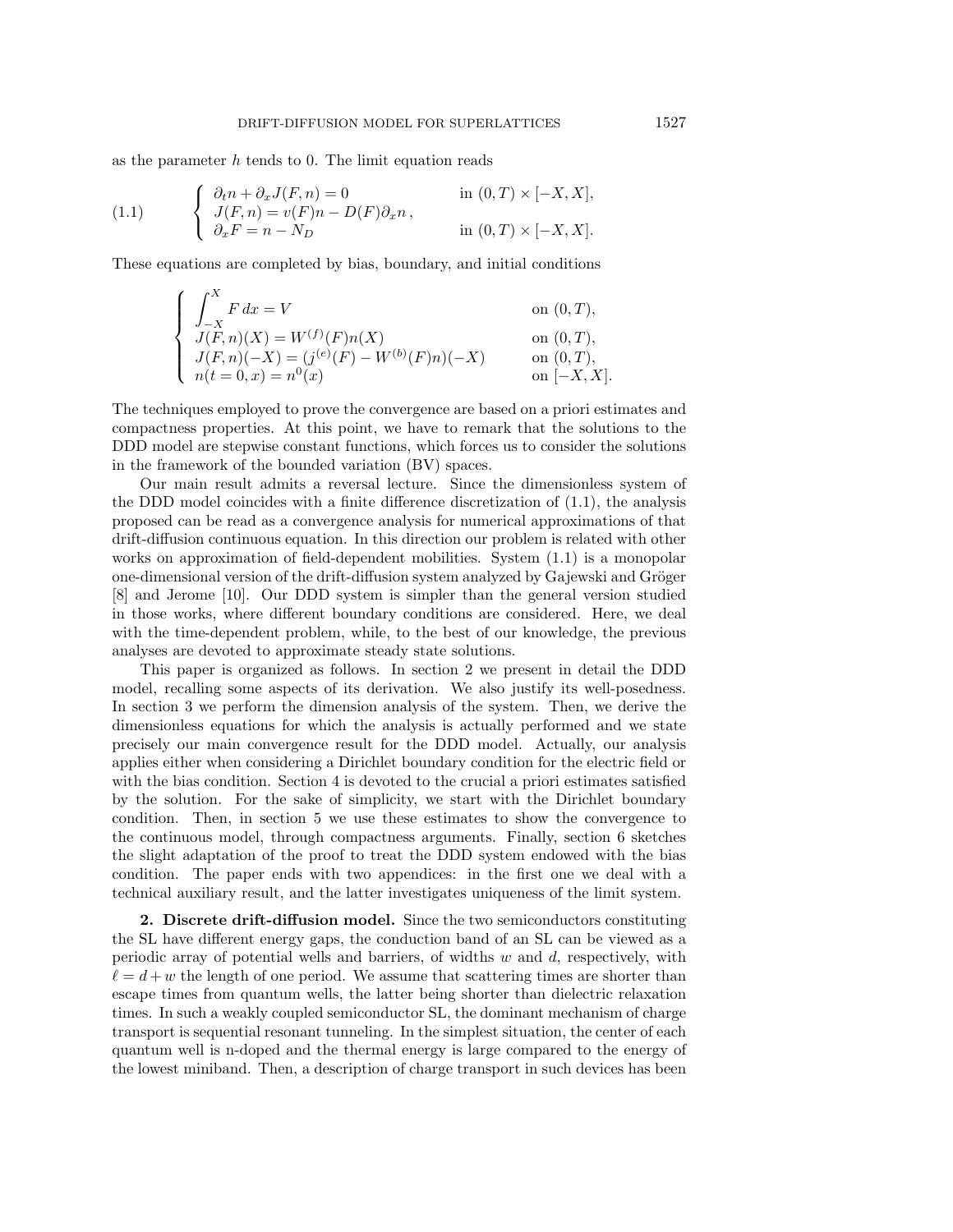proposed through a DDD model; see [1, 4, 6, 15]. This model has been extended by taking into account stochastic effects by Bonilla, Sánchez, and Soler [5], in comparison with the experimental results of Rogozia et al. [12].

In such a modeling, we consider an array of  $2N+1$  consecutive cells, which are well-barrier pairs, labeled by the index  $i \in \{-N, \ldots, +N\}$ . The barrier separating the injecting contact from the first well of the SL is considered as the  $(-N-1)$ th barrier, while the barrier of the Nth SL period separates the Nth well from the collector. The model assumes that the electrons are singularly concentrated on a two-dimensional region located in the center of the quantum well. The unknowns are the two-dimensional electron density  $n_i$  (number of electrons per unit area of the SL cross section at the center of the *i*th well) and the average electric field  $F_i$  in each cell. These quantities are related through the following discrete Poisson equation:

(2.1) 
$$
F_i - F_{i-1} = \frac{e}{\bar{\varepsilon}} (n_i - N_D^w), \quad i \in \{-N, \dots, N\}.
$$

In (2.1),  $N_D^w$  stands for the two-dimensional doping in the wells, assumed to be constant, while  $\bar{\varepsilon}$  is the average permittivity in the SL and ( $-e$ ) stands for the electron charge. Notice that the set of relations (2.1) involves as an additional unknown the electric field  $F_{-N-1}$  at the injecting contact. On the other hand, denoting by  $eJ_{i\rightarrow i+1}$  the tunneling current density through the barrier separating the cells  $\#i$  and  $\#(i+1)$ , the density in the *i*th cell satisfies the following charge continuity equation:

(2.2) 
$$
\frac{dn_i}{dt} = J_{i-1 \to i} - J_{i \to i+1}, \quad i \in \{-N, \dots, N\}.
$$

Consequently, differentiating  $(2.1)$  and using  $(2.2)$ , we notice that the quantity

(2.3) 
$$
\frac{\overline{\varepsilon}}{e} \frac{dF_i}{dt} + J_{i \to i+1} = J(t), \quad i \in \{-N-1, \dots, N\}
$$

does not depend on the considered cell. This is the so-called Ampère's law, where  $eJ(t)$  stands for the total current density through the SL which does not depend on the index i.

Then, the model is completed by a constitutive law which defines the current density  $eJ_{i\to i+1}$  by means of the  $(n_k, F_k)$ 's. The tunneling current density depends on the electrochemical potentials at cells  $\#i$  and  $\#(i+1)$  and on the average electric field  $F_i$ ; see [6, 15]. The electrochemical potentials that "drive" the tunneling current (a nonzero current is a consequence of unequal electrochemical potentials at cells  $\#i$ and  $\#(i+1)$  are functions of the electron densities and therefore, according to [6, 15], we may consider that the tunneling current  $eJ_{i\rightarrow i+1}$  depends on  $n_i$ ,  $n_{i+1}$  and  $F_i$ . Firstprinciples calculations of  $eJ_{i\rightarrow i+1}$  are at best sketchy. In the literature, formulas have been derived from quantum kinetic equations for Green's functions (see [15], assuming constant electric field across the SL, simplified hopping Hamiltonians, and scattering) and from the transfer Hamiltonian formalism as in [1, 4, 6] (a many-body version of the WKB method originally proposed by Bardeen [3]). At high (room) temperature, all these formulas imply that the tunneling current is given by the difference of a drift term and a diffusion term as follows:

$$
(2.4) \tJ_{i\to i+1} = \frac{n_i v(F_i)}{\ell} - \frac{D(F_i)(n_{i+1} - n_i)}{\ell^2}, \quad i \in \{-N, \dots, N-1\}.
$$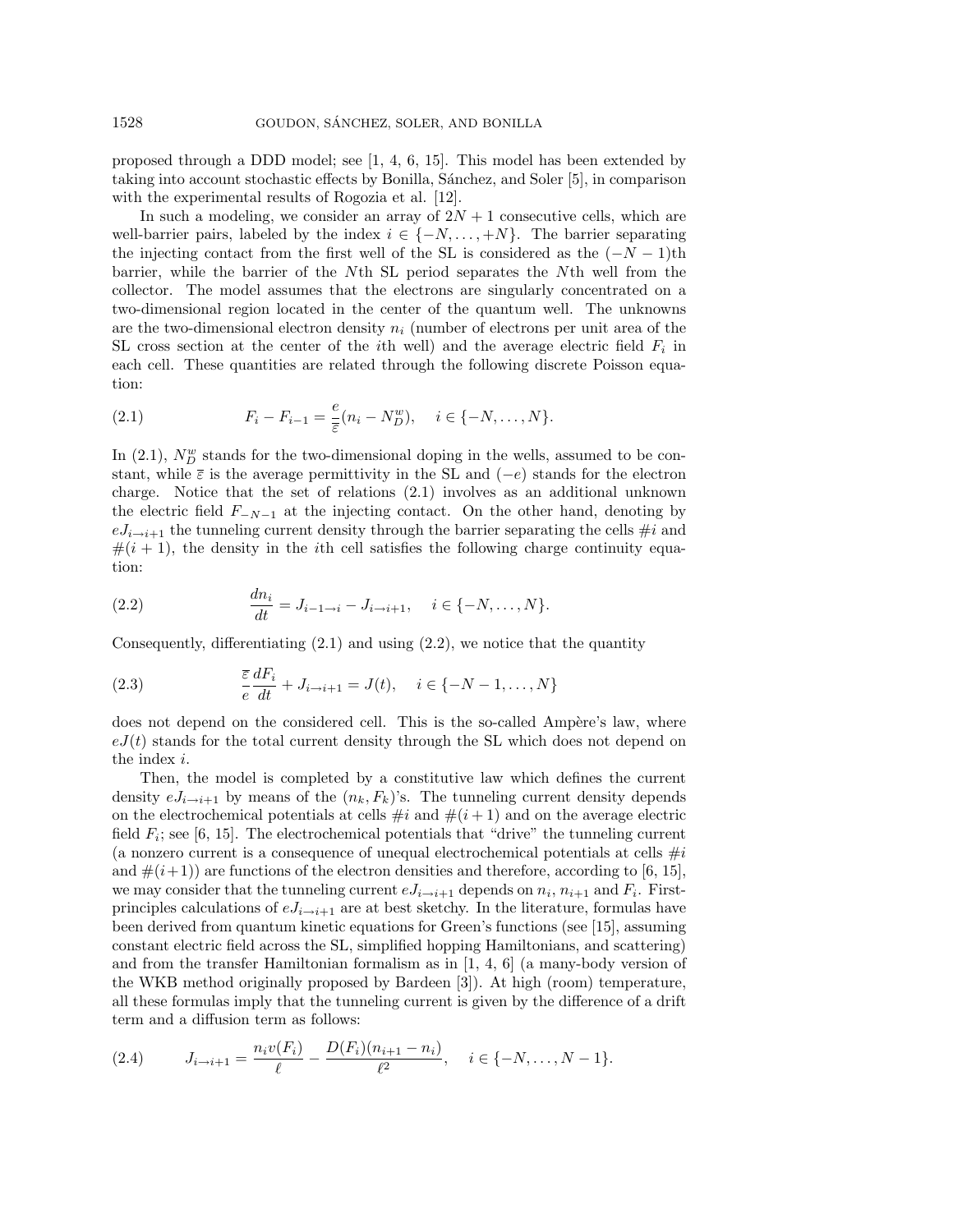The drift velocity and the diffusion coefficient are defined through functions  $v$  and  $D$ of the electric field, which depend on the physical properties of the material used in the SL; see [6] for more details. The special nature of the three-dimensional emitter and collector layers (different from the essentially two-dimensional quantum wells that form the SL) is considered in the calculation of the boundary tunneling current. By using the transfer Hamiltonian formalism, the following approximate formulas can be derived [4]:

(2.5) 
$$
J_{-N-1 \to -N} = j^{(e)}(F_{-N-1}) - \frac{n_{-N}W^{(b)}(F_{-N-1})}{\ell},
$$

(2.6) 
$$
J_{N \to N+1} = \frac{n_N W^{(f)}(F_N)}{\ell}.
$$

These equations involve the emitter current density  $ej^{(e)}$ , the emitter backward velocity  $W^{(b)}$ , and the collector forward velocity  $W^{(f)}$ , which are given functions of the electric field. All the coefficients  $v, D, W^{(b)}, W^{(f)}, j^{(e)}$  are supposed to be nonnegative and satisfy some regularity properties. Typical graphs for these functions can be found in [5].

We remark that one equation is still missing since we have one more unknown than we have equations. There are several ways to close the system. The simplest way is to assume that the electric field at the emitter is prescribed as

$$
(2.7) \t\t F_{-N-1}(t) = F_{-}(t),
$$

the right-hand side being a given function  $F_-\,:\,\mathbb{R}^+\to\mathbb{R}$ . This Dirichlet boundary condition has been proposed when the number of periods considered in the SL is high enough (infinite supperlattice). Therefore, this condition is well adapted to our work since we shall deal with an asympotic problem where the number of cells goes to infinity.

However, from a physical viewpoint, it is certainly more realistic to complete the system by using the so-called voltage bias condition: the total voltage across the SL,

$$
\ell \sum_{i=-N}^{N} F_i = V,
$$

remains equal to a given quantity  $V$ . In what follows we essentially deal with the Dirichlet-like boundary condition (2.7) for the electric field. We will come back to the voltage bias condition (2.8) at the end of the paper.

Relations (2.1), (2.2), and (2.7) form a closed system of equations for  $n_i$  and  $F_i$ with  $i \in \{-N, \ldots, N\}$ , referred to in what follows as the DDD model. We remark that the electric field in the cell  $\#i$  can be expressed as a function of the incoming field  $F_-\,$  and the density in the previous cells as follows:

(2.9) 
$$
F_i(t) = F_-(t) + \frac{e}{\overline{\varepsilon}} \sum_{j=-N}^i (n_j(t) - N_D^w), \quad i \in \{-N, ..., N\} \quad \forall t \in [0, T].
$$

Consequently, we can rewrite the initial value problem associated to the DDD model in terms of the densities

(2.10) 
$$
\frac{d\vec{n}}{dt} = g(t, \vec{n}(t)), \qquad \vec{n}(0) = \vec{n}^0,
$$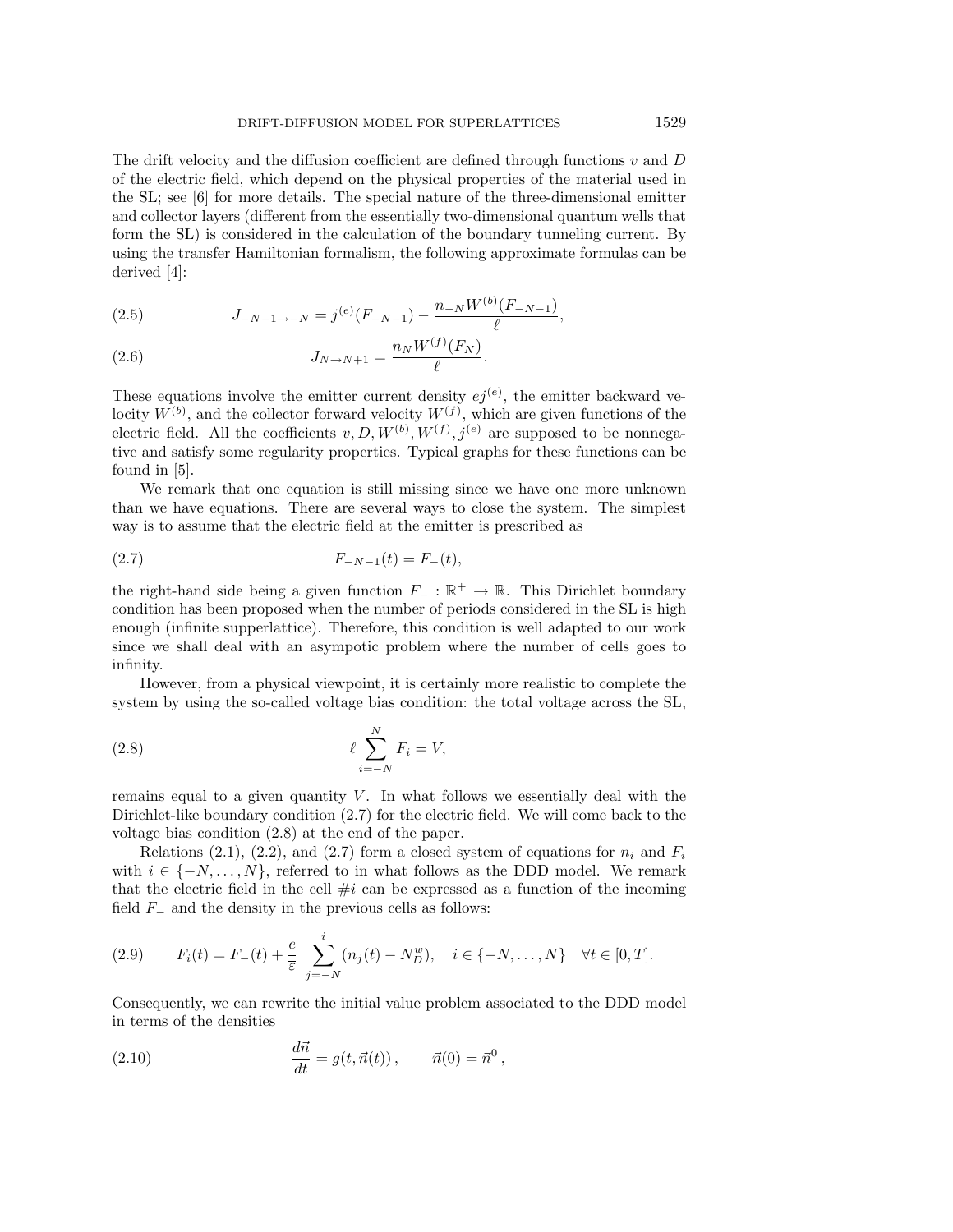where  $\vec{n}(t)=(n_{-N},\ldots,n_N )^T \in \mathbb{R}^{2N+1}, g : \mathbb{R}^{2N+1} \to \mathbb{R}^{2N+1}$  is a smooth function, and  $\vec{n}^0 \in \mathbb{R}^{2N+1}$  is the initial condition.

THEOREM 2.1. Let  $n_i^0 \geq 0$  for  $i \in \{-N, \ldots, N\}$  be the initial data for the DDD system. Let  $F_-\,$  be a  $C^1$  function of time. Also let  $v, D, W^{(b,f)}, j^{(e)}$  be  $C^1$  nonnegative functions. Then, there exists a unique global solution associated with the initial value problem (2.10). The solution verifies  $n_i(t) \geq 0$  for all  $i \in \{-N, \ldots, N\}, t \geq 0$ .

Proof. Local existence and uniqueness follow by a direct application of the Cauchy–Lipschitz theorem for ODE, since the function  $g$  inherits the regularity properties of the coefficients. The estimates proved in section 4, especially in Lemma 4.1, also provide a uniform bound on the solution which prevents a finite time blowup. Consequently, the solution is globally defined. There remains only to justify the nonnegativeness of the solution. To this end, it is convenient to rewrite (2.2) as a difference between a gain term and a loss term as follows:

$$
\frac{dn_i}{dt} = \begin{cases} \frac{v(F_{i-1})}{\ell}n_{i-1} + \frac{D(F_i)}{\ell^2}n_{i+1} + \frac{D(F_{i-1})}{\ell^2}n_{i-1} - \left(\frac{v(F_i)}{\ell} + \frac{D(F_i)}{\ell^2} + \frac{D(F_{i-1})}{\ell^2}\right)n_i\\ &\text{for } i \in \{-N+1,\ldots,N-1\},\\ \frac{D(F_{-N})}{\ell^2}n_{-N+1} + j^{(e)}(F_{-N-1}) - \left(\frac{v(F_{-N})}{\ell} + \frac{D(F_{-N})}{\ell^2} + \frac{W^{(b)}(F_{-N-1})}{\ell}\right)n_{-N}\\ &\text{for } i = -N,\\ \frac{v(F_{N-1})}{\ell}n_{N-1} + \frac{D(F_{N-1})}{\ell^2}n_{N-1} - \left(\frac{D(F_{N-1})}{\ell^2} + \frac{W^{(f)}(F_N)}{\ell}\right)n_N\\ &\text{for } i = N. \end{cases}
$$

Let  $t \geq 0$  such that  $n_i(t) \geq 0$  for any  $i \in \{-N, \ldots, N\}$ . Suppose  $n_j(t) = 0$  for some  $j \in \{-N, \ldots, N\}$ . Thus, we notice that its time derivative  $\frac{dn_j}{dt}(t)$  is nonnegative and, hence, we deduce the nonnegative character of the solution along the time evolution.  $\Box$ 

**3. Dimensionless equations.** The aim of this section is to write the system in dimensionless form. Hence, we will identify some dimensionless physical parameters. Next, we appropriately order these parameters in terms of a quantity  $h > 0$  intended to tend to 0. Studying the limit  $h \to 0$  we obtain a nonlinear continuous drift-diffusion model, as described in the introduction. This approach relating discrete to continuous models is reminiscent of hydrodynamic limits in kinetic theory (see [9]). Actually, it has been used for models of phase transition, for example, in [7].

Let us introduce time and length units, respectively, denoted by  $\mathcal T$  and  $\mathcal L$ . They correspond to observation scales. We also need characteristic values for the electron density and for the electric field, respectively, denoted by  $N$  and  $\mathcal{F}$ . For instance, it is quite natural to define  $N$  from the doping profile  $N_D^w$  and  $\mathcal F$  from the emitter field  $F_-.$  Then, using the convention that overlined quantities are dimensionless, we set

$$
\begin{cases}\n\mathcal{N} \ \overline{n_i}(\overline{t}) = n_i(\mathcal{T}\overline{t}), & \mathcal{N} \ \overline{N_D} = N_D^w, \\
\mathcal{F} \ \overline{F_i}(\overline{t}) = F_i(\mathcal{T}\overline{t}), & \mathcal{F} \ \overline{F_{-}}(\overline{t}) = F_{-}(\mathcal{T}\overline{t}), \\
\frac{\mathcal{L}}{\overline{T}} \ \overline{v}(\overline{F}) = v(\mathcal{F}\overline{F}), & \frac{\mathcal{L}}{\overline{T}} \ \overline{W^{(b,f)}}(\overline{F}) = W^{(b,f)}(\mathcal{F}\overline{F}), \\
\frac{\mathcal{L}^2}{\overline{T}} \ \overline{D}(\overline{F}) = D(\mathcal{F}\overline{F}), & \frac{\overline{\varepsilon}\mathcal{F}}{e} \ \frac{1}{\overline{T}} \ \overline{j^{(e)}}(\overline{F}) = j^{(e)}(\mathcal{F}\overline{F}).\n\end{cases}
$$

Note that the emitter current density has been scaled with respect to the density  $\bar{\epsilon}$   $\mathcal{F}$  instead of with respect to  $\mathcal{N}$  (the other choice is also possible; the proof adapts immediately and the emitter current density disappears as  $h \to 0$  in that case).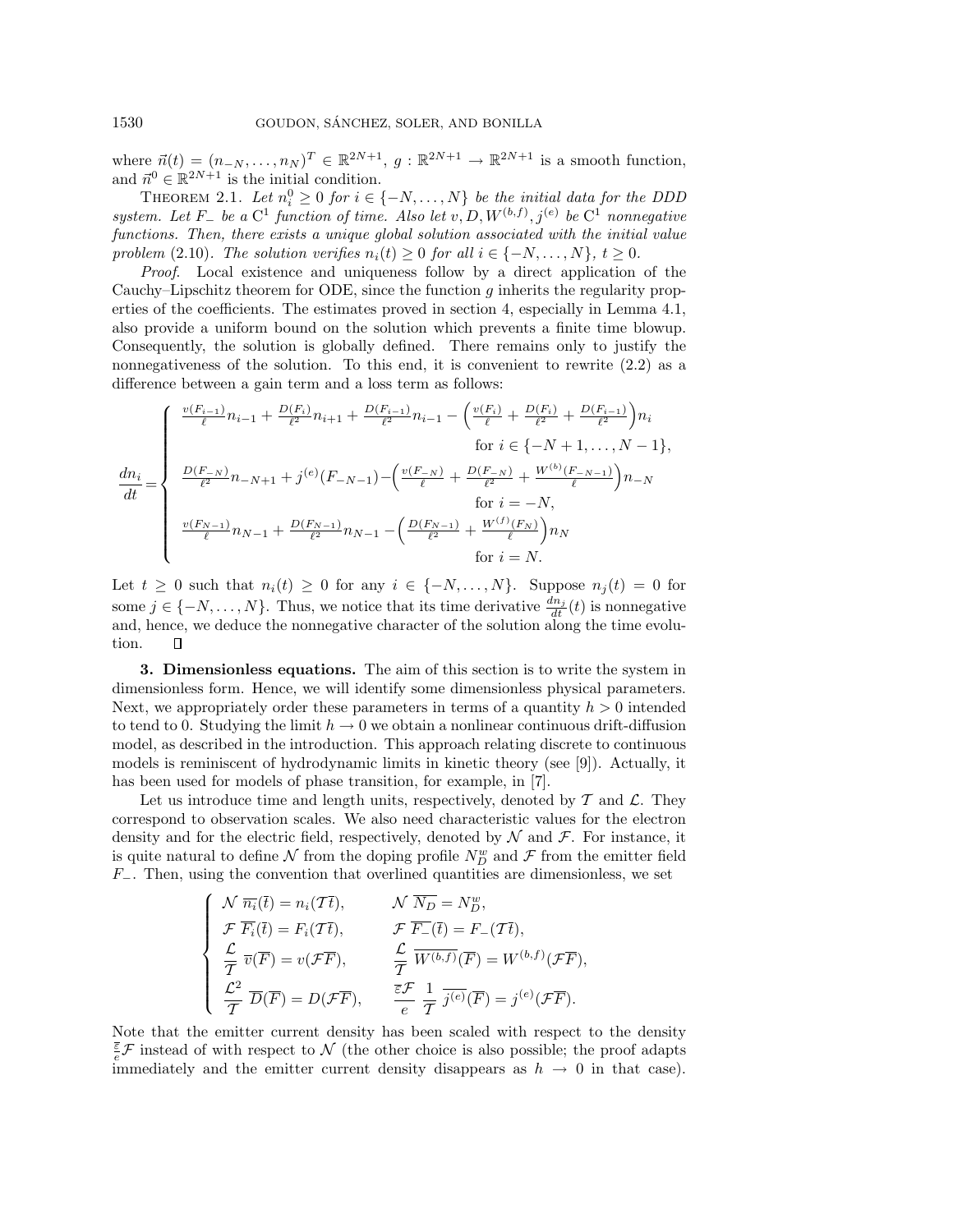Therefore, we are led to the continuity equations in the following dimensionless form:

$$
\frac{d\overline{n}_i}{d\overline{t}} = \frac{\mathcal{L}}{\ell} \Big( \overline{v}(\overline{F}_{i-1})\overline{n}_{i-1} - \overline{v}(\overline{F}_{i})\overline{n}_{i} - \frac{\mathcal{L}}{\ell} \overline{D}(\overline{F}_{i-1})(\overline{n}_{i-1} - \overline{n}_{i}) + \frac{\mathcal{L}}{\ell} \overline{D}(\overline{F}_{i})(\overline{n}_{i} - \overline{n}_{i+1}) \Big)
$$

for  $i \in \{-N+1, \ldots, N-1\}$  and

$$
\frac{d\overline{n}_{-N}}{d\overline{t}} = \frac{\mathcal{L}}{\ell} \Big( \frac{\ell}{\mathcal{L}} \frac{\overline{\varepsilon} \mathcal{F}}{\epsilon \mathcal{N}} \overline{j}^{(e)} (\overline{F}_{-N-1}) - \overline{n}_{-N} \overline{W}^{(b)} (\overline{F}_{-N-1}) - \overline{n}_{-N} \overline{W}^{(b)} (\overline{F}_{-N-1}) - \overline{v} (\overline{F}_{-N}) \overline{n}_{-N} - \frac{\mathcal{L}}{\ell} \overline{D} (\overline{F}_{-N}) (\overline{n}_{-N} - \overline{n}_{-N+1}) \Big),
$$
\n
$$
\frac{d\overline{n}_{N}}{d\overline{t}} = \frac{\mathcal{L}}{\ell} \Big( \overline{v} (\overline{F}_{N-1}) \overline{n}_{N-1} + \frac{\mathcal{L}}{\ell} \overline{D} (\overline{F}_{N-1}) (\overline{n}_{N-1} - \overline{n}_{N}) - \overline{n}_{-N} \overline{W}^{(f)} (\overline{F}_{N}) \Big).
$$

On the other hand, the Poisson equation reads

$$
\frac{\overline{\varepsilon}\mathcal{F}}{e\mathcal{N}}\left(\overline{F}_{i}-\overline{F}_{i-1}\right)=(\overline{n}_{i}-\overline{N}_{D})
$$

for  $i \in \{-N, \ldots, N\}$ .

In these expressions, we identify two dimensionless parameters

$$
\alpha = \frac{\overline{\varepsilon}\mathcal{F}}{e\mathcal{N}}, \quad \beta = \frac{\mathcal{L}}{\ell}.
$$

Roughly speaking, we go from the discrete equations to a continuous description by interpreting the difference between consecutive cells as differential quotients. It means that we shall consider the situation

$$
\alpha = \beta = \frac{1}{h} \gg 1,
$$

where  $h$  is a positive quantity intended to tend to 0. (Actually, we might suppose, with some obvious adaptations in the proofs, that  $\alpha = \frac{1}{h} \gg 1$ , and  $\frac{\alpha}{\beta}$  has a finite positive limit.) Coming back to the physical meaning, the ordering for  $\beta$  means that the size of the cells is small compared to the observation length scale  $\ell \ll \mathcal{L}$ , while the ordering for  $\alpha$  is an assumption about the data; the doping profile  $N_D^w$  is small compared to the density  $\frac{\overline{\epsilon}}{e}F_{-}$  associated with the electric field at the injecting contact  $(\mathcal{N} \ll \frac{\bar{\varepsilon}}{e}\mathcal{F})$ . Furthermore, we shall assume that the total length of the SL is given and is equal to  $2X$ , so that the number of cells in the SL also should be appropriately rescaled. Namely, the number of cells is defined in terms of the parameter  $h > 0$  by

$$
N^h = X/h.
$$

The limit performed in this paper is motivated by the comparison between the profiles of the drift velocity and of the diffusion coefficient. Figure 3.1 shows these profiles for a 9nm/4nm GaAs/AlAs SL at 5K, while the inset picture enlarges these coefficients in the low-field range. In this region the diffusion coefficient is larger than the drift velocity, which is close to zero; i.e.,  $v(F) \ll D(F)/\ell$  holds. This implies that the diffusion coefficient is large (order  $h^{-2}$ ) in comparison to the drift velocity (order  $h^{-1}$ ). Accordingly, we call this asymptotic approach low-field limit. A continuum limit also can be performed in a regime in which  $v(F) \approx D(F)/\ell$ ; this high-field regime will be investigated in a forthcoming work. A complementary interpretation of our asymptotic analysis can be given in terms of a parameter (the so-called Lorentzian halfwidth) defining the Lorentzian functions involved in the expression of the coefficients of the DDD model; see [4]. The smaller the Lorentzian half-width, the lower the field.

A stationary solution for the DDD model can be obtained in the low-field range as shown by the dotted line in Figure 3.1 (right). In this experiment, we have applied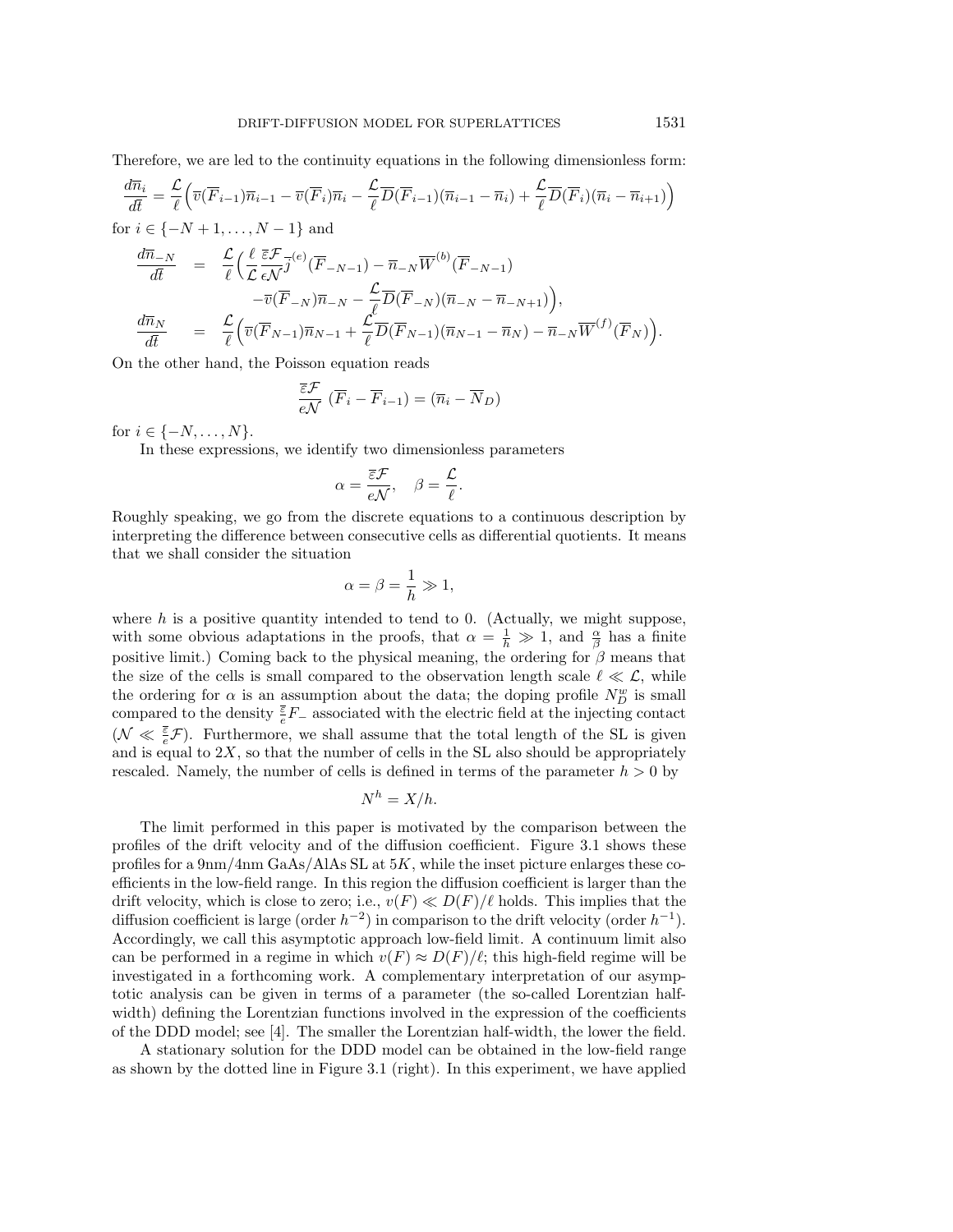

FIG. 3.1. Left: Drift velocity versus diffusion coefficient for a 9nm/4nm GaAs/AlAs SL. Inset: Detailed low-field range. Right: Electric field distribution for a stationary solution of 40 periods 9nm/4nm GaAs/AlAs SL (dots) and numerical approach to the continuum drift-diffusion model (dashed line) with bias constraint  $V = 0.52$  V.

voltage 0.52 V,  $N_D^w = 0.05 \times 10^{11}$  cm<sup>-2</sup> and contact doping  $N_D = 0.2 \times 10^{18}$  cm<sup>-3</sup>. The Lorentzian half-width involved in the computation of the coefficients of the DDD model is 1 eV and the other parameters are equal to those used in [5]. Thus,  $\mathcal{N} = N_D^w$ ,  $\mathcal{F} \approx 0.3\,10^4$  V/cm,  $v \approx 0.001\,10^3$  cm/s, and  $D/\ell \approx 0.076\,10^3$  cm/s. This leads to the values  $\alpha = 3.29$  and  $\beta = 7.67$ ; a sequence of values of the same order can be obtained (low-field limit) by modifying V.

Let us summarize the low-field problem we are interested in as follows. We drop the overlines and emphasize the dependence of the solution  $(n, F)$  with respect to the parameter  $h$  by a superscript. Hence, we consider the system

(3.1) 
$$
\frac{dn_i^h}{dt} = \frac{1}{h}(J_{i-1 \to i}^h - J_{i \to i+1}^h), \quad i \in \{-N^h, \dots, N^h\},\
$$

coupled to

(3.2) 
$$
F_i^h - F_{i-1}^h = h(n_i^h - N_D), \quad i \in \{-N^h, \dots, N^h\},\
$$

with  $F_{-Nh-1}^h = F_-$  given. Note that, coming back to (2.9), we also have

(3.3) 
$$
F_i^h(t) = F_-(t) + h \sum_{j=-N^h}^i (n_j^h(t) - N_D), \quad i \in \{-N^h, \dots, N^h\}.
$$

Here, we used the following definition for the tunneling currents:

$$
\begin{cases}\nJ_{i\to i+1}^h = n_i^h v_i^h - \frac{1}{h} D(F_i^h)(n_{i+1}^h - n_i^h), \quad i \in \{-N^h, \dots, N^h - 1\}, \\
J_{-N^h - 1 \to -N^h}^h = j^{(e)}(F_-) - n_{-N^h}^h W^{(b)}(F_-), \\
J_{N^h \to N^h + 1}^h = n_{N^h} W^{(f)}(F_{N^h}^h).\n\end{cases}
$$

The idea is to investigate the limit as  $h \to 0$ .

To this end, we set  $I = (-X, +X) = (-N^h h, N^h h)$  and we associate to the unknowns  $(n_{-N^h}^h, \ldots, n_{N^h-1}^h) \in \mathbb{R}^{2N^h}$  and  $(F_{-N^h}^h, \ldots, F_{N^h-1}^h) \in \mathbb{R}^{2N^h}$ , the stepwise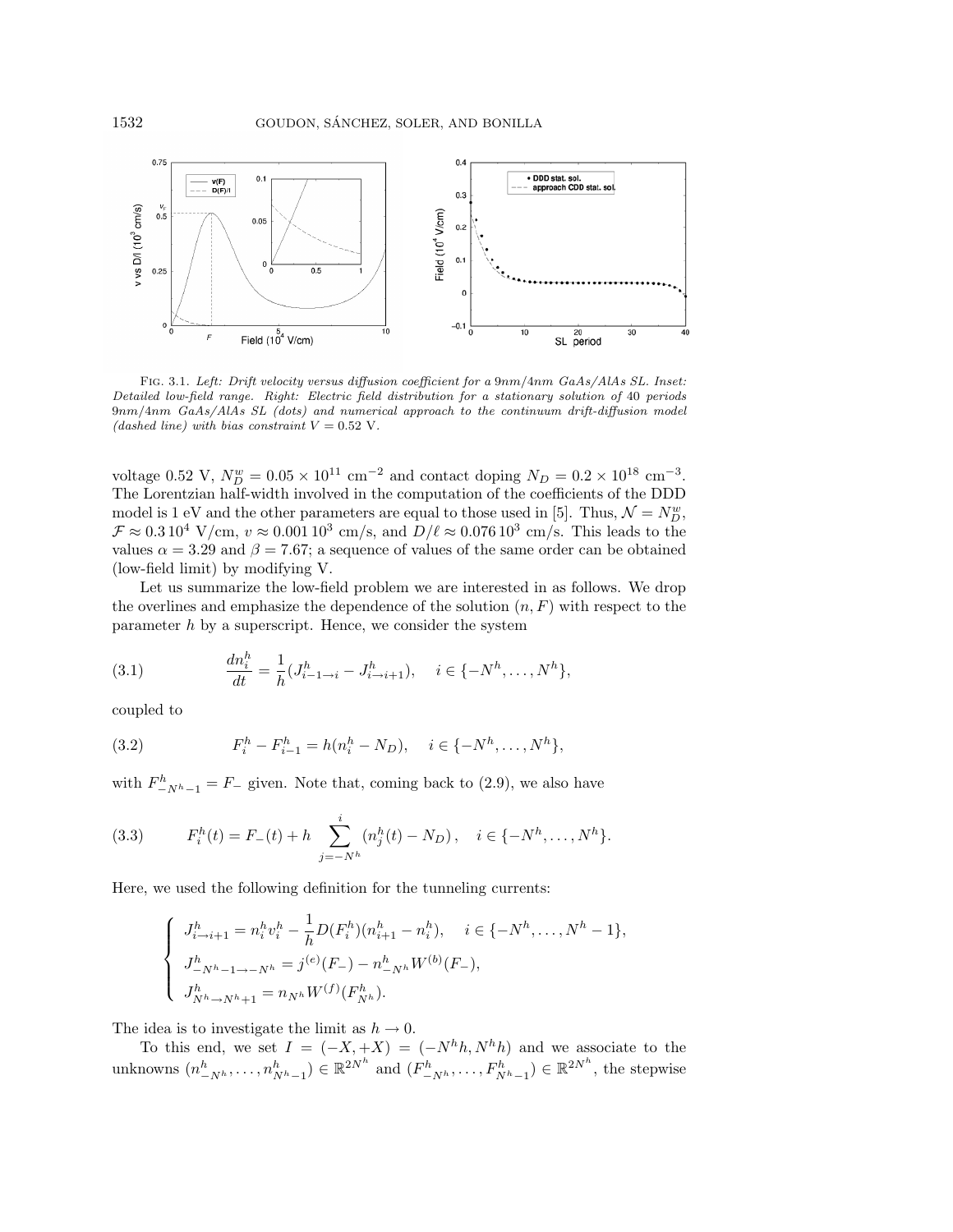constant functions  $n^h(t, x)$  and  $F^h(t, x)$  defined almost everywhere on  $[0, \infty) \times I$  by saying

$$
n^{h}(t,x) = n_{i}^{h}(t), \quad F^{h}(t,x) = F_{i}^{h}(t), \quad ih < x < (i+1)h, \quad i \in \{-N^{h}, \dots, N^{h}-1\}.
$$

Note that it is not relevant to define these functions on the negligible set of points  $\{ih, i \in \{-N^h, \ldots, N^h\}\};$  note also that  $F_-, n^h_{N^h}, F^h_{N^h}$  seem to play no role in these definitions. However, they will be used in the definition of traces in the limit  $h \to 0$ . As a consequence of these definitions, we shall use that sums of  $n_i^h$  or  $F_i^h$  can be considered as integrals: for example, for any function  $\psi : \mathbb{R} \to \mathbb{R}$  we have

$$
\int_{-X}^{+X} \psi(n^h) dx = h \sum_{i=-N^h}^{N^h-1} \psi(n_i^h),
$$

because  $n_i^h$  is constant on  $ih < x < (i + 1)h$ . Then, passing to a continuous variable, it is tempting to interpret finite differences as differential quotients. Following this rough idea, we formally guess that the limiting problem corresponding to  $h \to 0$ consists of the following nonlinear drift-diffusion equation:

(3.4)  
\n
$$
\begin{cases}\n\partial_t n + \partial_x J(F, n) = 0 & \text{in } (0, T) \times I, \\
J(F, n) = v(F)n - D(F)\partial_x n, \\
\partial_x F = n - N_D & \text{in } (0, T) \times I, \\
F(-X) = F_{-} & \text{on } (0, T), \\
J(F, n)(X) = W^{(f)}(F)n(X) & \text{on } (0, T), \\
J(F, n)(-X) = (j^{(e)}(F) - W^{(b)}(F)n)(-X) & \text{on } (0, T), \\
n(t = 0, x) = n^0(x) & \text{on } I.\n\end{cases}
$$

Thus, the main result of the paper is the following.

THEOREM 3.1. Let  $v, D, W^{(b,f)}, j^{(e)} : \mathbb{R} \to \mathbb{R}$  be continuous and nonnegative functions. Suppose that  $D(F) > 0$  and  $W^{(b,f)}(F) > 0$  for any  $F \in \mathbb{R}$ . Let  $F_{-} \in$  $C^1(\mathbb{R}^+)$ . Let  $n^{h,0} = (n^{h,0}_{-N^h}, \ldots, n^{h,0}_{N^h}) \in \mathbb{R}^{2N^h+1}$  be the initial data for the rescaled problem. We suppose that  $n_i^{h,0} \geq 0$  satisfy

(3.5) 
$$
\sup_{h>0} \left( h \sum_{i=-N^h}^{N^h} |n_i^{h,0}|^2 \right) \leq C_0 < \infty.
$$

Let  $(n^h, F^h)$  be the associated solution of  $(3.1), (3.2)$ . Then, up to a subsequence, we have

$$
\begin{cases}\n n^h \to n & \text{strongly in } \mathcal{L}^2((0,T) \times I) \text{ and in } \mathcal{C}^0([0,T]; \mathcal{L}^2(I) - weak), \\
 F^h \to F & \text{uniformly in } [0,T] \times \overline{I}.\n\end{cases}
$$

Furthermore, the limits satisfy  $n \in L^2(0,T;H^1(I)), F \in C^0([0,T] \times \overline{I})$  and solve the nonlinear problem (3.4) in the sense that

$$
\frac{d}{dt} \int_{-X}^{X} n\phi \, dx = \int_{-X}^{X} J(F, n)\phi' \, dx + W^{(f)}(F)n\phi(X) + (j^{(e)}(F) - W^{(b)}(F)n)\phi(-X)
$$

holds in  $\mathcal{D}'(0,T)$  for any test function  $\phi \in C^{\infty}(\overline{I})$ , coupled to the Poisson equation

$$
\partial_x F = n - N_D, \quad F(-X) = F_-
$$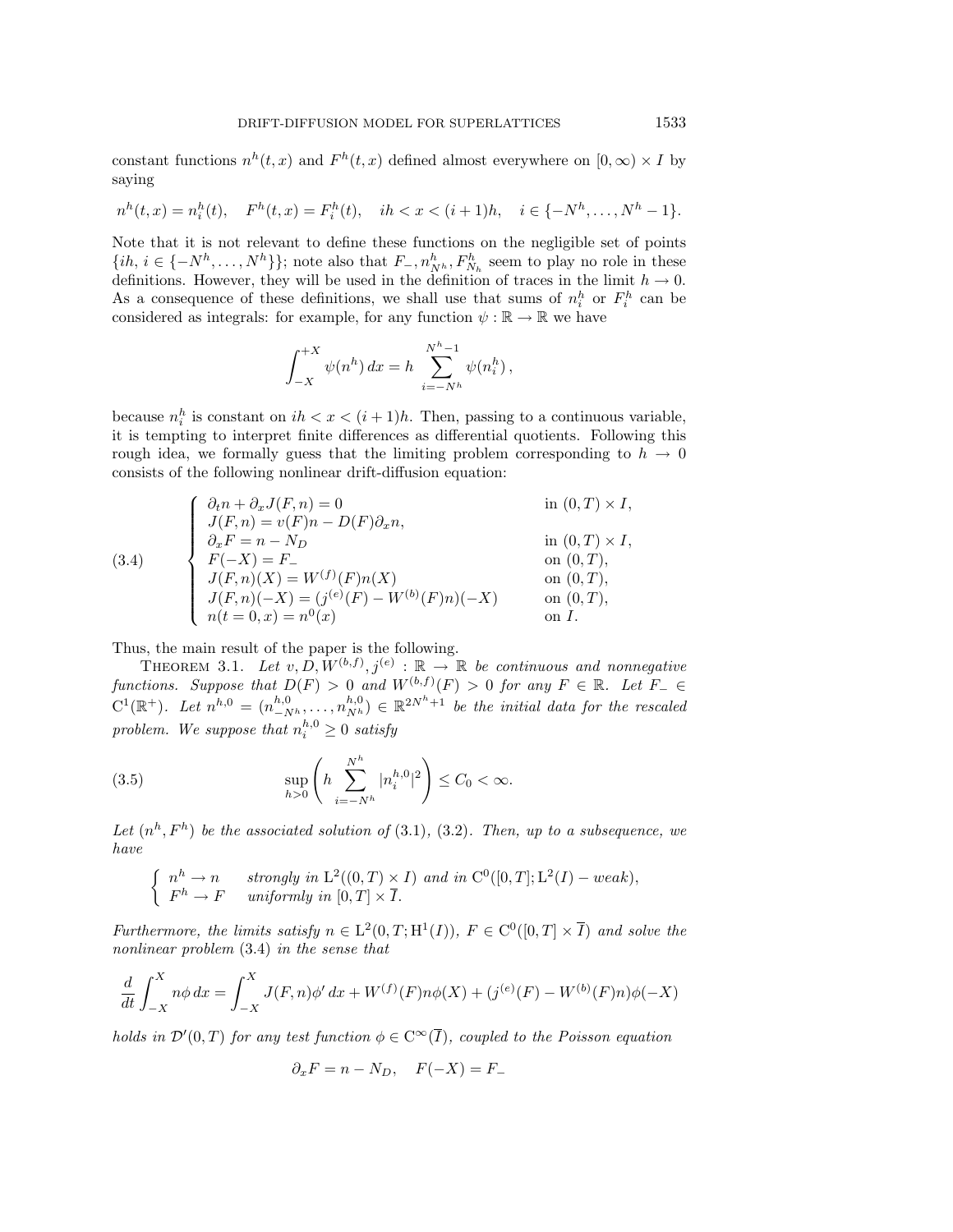## also considered in the sense of the distributions.

This kind of nonlinear parabolic equation, coupled to the Poisson equation, has been investigated by Liang [11]. Actually, in [11] the diffusion coefficient is constant and the boundary conditions are slightly different. In the convergence proof, we need only to assume the continuity of the coefficients; however, using locally Lipschitz properties of the coefficients, we can prove the uniqueness of solution for  $(3.4)$ ; see Appendix B. Consequently, assuming the convergence of the initial data, in Theorem 3.1 the entire sequence converges.

A stationary solution (continuous line) for the continuous drift-diffusion model (CDD) has been obtained in Figure 3.1 (right). The corresponding stationary solution for the DDD model, with the same voltage, can be seen now as a numerical approach to that of the CDD model with  $h \in \left[\frac{1}{7.67}, \frac{1}{3.29}\right]$ . We can observe that the agreement between the solutions to the discrete model and the continuous one is better at the inner periods, where the low-field hypothesis plays a determinant role. The difference between both profiles in the emitter region comes from the fact that the simulations have been done under bias constraint.

**4. A priori estimates.** This section is devoted to the derivation of the crucial estimates on the solutions  $(n^h, F^h)$  that will lead us to rigorously perform the limit  $h \to 0$ . We assume that the initial data  $n_i^{h,0} \ge 0$  satisfies (3.5). This implies that the  $L^{1}[-X, X]$ -norm is bounded as follows:

$$
h\sum_{i=-N^h}^{N^h} n_i^{h,0} \le \left(h\sum_{i=-N^h}^{N^h} |n_i^{h,0}|^2\right)^{1/2} \sqrt{(2N^h+1)h}
$$

is bounded independently of  $h \in (0,1)$ . We recall that

(4.1) 
$$
\begin{cases} D, W^{(b,f)}, j^{(e)}, v \in C^{0}(\mathbb{R}), \\ v(F) \ge 0, \quad j^{(e)} \ge 0, \\ W^{(b,f)}(F) > 0, \quad D(F) > 0. \end{cases}
$$

We split our argument into several steps. We shall use the convention that  $C_T$  stands for a constant possibly depending on T and on the data  $F_-, j^{(e)}, W^{(b,f)}$ , or on the estimates (3.5), but not on h. Also, we denote as usual by  $\mathcal{M}(I)$  the set of Radon measures on the open interval I. Elements of  $\mathcal{M}(I)$  identify with distributions  $\Phi$  on I satisfying  $|\langle \Phi, \varphi \rangle| \leq C ||\varphi||_{L^{\infty}(I)}$  for all  $\varphi \in C_c^{\infty}(I)$  for some  $C > 0$  being independent of the support of the test function (see, e.g., [13]). As usual we denote by  $BV(I)$  the set of bounded variation functions, i.e., functions which are in  $L^1(I)$  and such that their distributional derivative belongs to  $\mathcal{M}(I)$ .

LEMMA 4.1 (L<sup>1</sup> estimate on the density). The sequence  $n^h$  is bounded in  $L^{\infty}(0,T;$  $L^1(I)$ ).

Proof. Summing up the equations in (3.1), we obtain

$$
h \frac{d}{dt} \sum_{i=-N^h}^{N^h} n_i^h = \sum_{i=-N^h}^{N^h} (J_{i-1\to i}^h - J_{i\to i+1}^h) = J_{-N^h-1\to -N^h}^h - J_{N^h\to N^h+1}^h
$$
  
=  $j^{(e)}(F_-) - n_{-N^h}^h W^{(b)}(F_-) - n_{N^h}^h W^{(f)}(F_{N^h}^h).$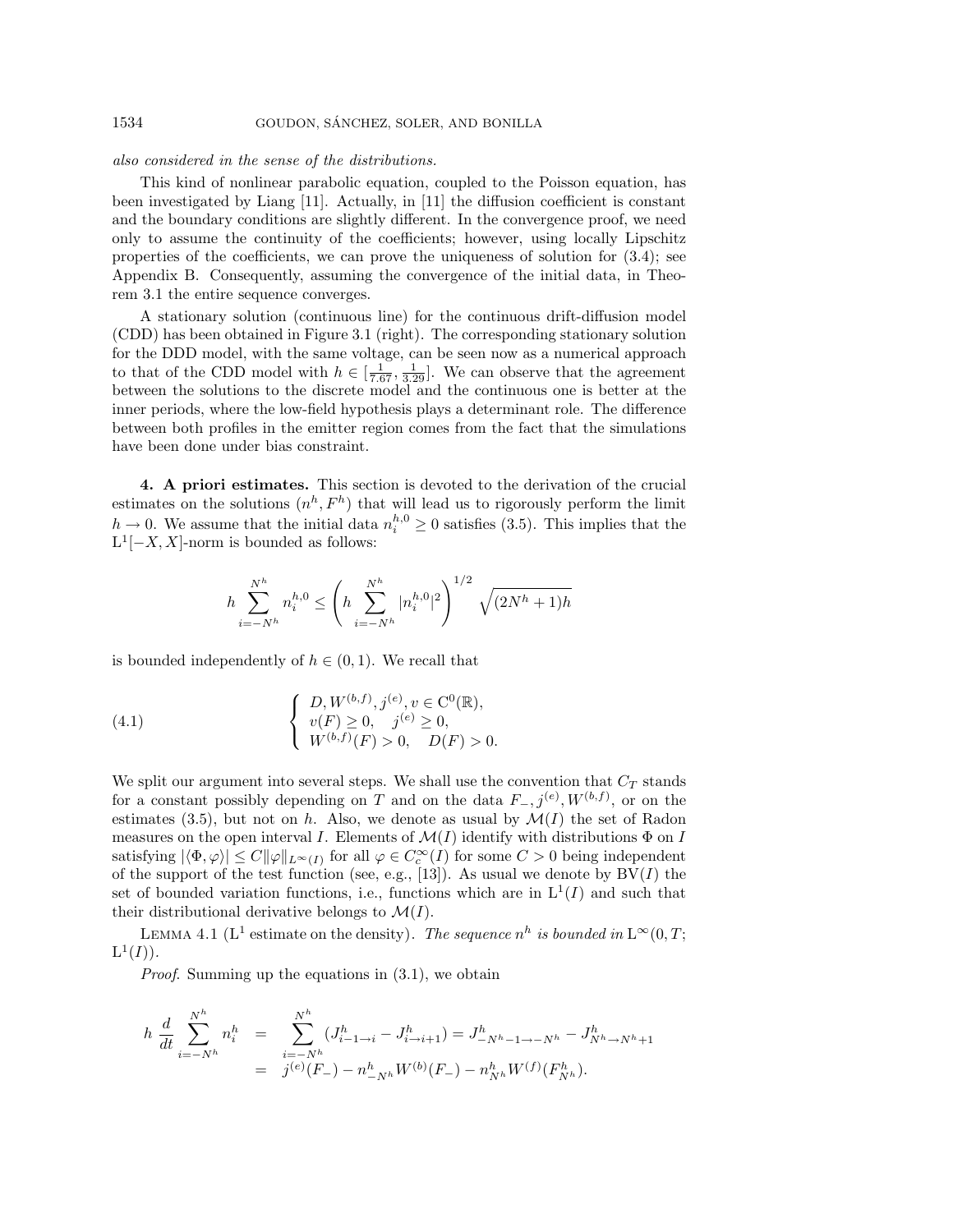Therefore, integrating with respect to time and using  $n_i^h \geq 0$  and  $W^{(b,f)} \geq 0$ , we find

(4.2) 
$$
h \sum_{i=-N^h}^{N^h} n_i^h(t) + \int_0^t n_{-N^h}^h W^{(b)}(F_-(s)) ds + \int_0^t n_{N^h}^h W^{(f)}(F_{N^h}^h)(s) ds
$$

$$
= h \sum_{i=-N^h}^{N^h} n_i^{h,0} + \int_0^t j^{(e)}(F_-(s)) ds \le C_0 + ||j^{(e)}(F_-)||_{L^1(0,T)} \le C_T,
$$

which concludes the proof.  $\Box$ 

LEMMA 4.2 (estimates on the electric field). The sequence  $F^h$  is bounded in  $L^{\infty}((0,T) \times I)$  and in  $L^{\infty}(0,T;BV(I)),$  while  $F^h_{N_h}$  is bounded in  $L^{\infty}(0,T)$ .

Proof. We combine the estimate in Lemma 4.1 with the identity  $(3.3)$  to yield

$$
|F_i^h(t)| = \left| F_-(t) + h \sum_{j=-N^h}^i (n_j^h(t) - N_D) \right|
$$
  
\n
$$
\leq |F_-(t)| + h \sum_{j=-N^h}^i n_j^h(t) + h(i + N^h + 1)N_D
$$
  
\n
$$
\leq |F_-(t)| + h \sum_{j=-N^h}^N n_j^h(t) + (2X + h)N_D \leq C_T,
$$

which proves that  $F^h$  is bounded in  $L^{\infty}((0,T) \times I)$  and implies the estimate on  $F^h_{N^h}$ .

Next, let  $\phi \in C_0^{\infty}(I)$  be a test function. We have

$$
\langle \partial_x F^h, \phi \rangle = - \int_{-X}^X F^h(t, x) \phi'(x) dx = - \sum_{i=-N^h}^{N^h - 1} F_i^h \int_{ih}^{(i+1)h} \phi'(x) dx
$$
  

$$
= \sum_{i=-N^h}^{N^h - 1} F_i^h(\phi(ih) - \phi((i+1)h))
$$
  

$$
= \sum_{i=-N^h}^{N^h} \left( (F_i^h - F_{i-1}^h) \phi(ih) \right) + F_{-N^h - 1}^h \phi(-N^h h) - F_{N^h}^h \phi(N^h h)
$$
  

$$
= h \sum_{i=-N^h}^{N^h} \left( (n_i^h - N_D) \phi(ih) \right) + F_{-} \phi(-X) - F_{N^h}^h \phi(X),
$$

where we have used  $(3.2)$ . Hence, by using the above bounds we deduce that the following estimate,

$$
|\langle \partial_x F^h, \phi \rangle| \leq ||\phi||_{\mathcal{L}^{\infty}(I)} \left( h \sum_{i=-N^h}^{N^h} n_i^h + (2X+h)N_D \right) \leq ||\phi||_{\mathcal{L}^{\infty}(I)} C_T,
$$

holds. This proves that  $\partial_x F^h$  is bounded in  $L^{\infty}(0, T; \mathcal{M}(I)).$  $\Box$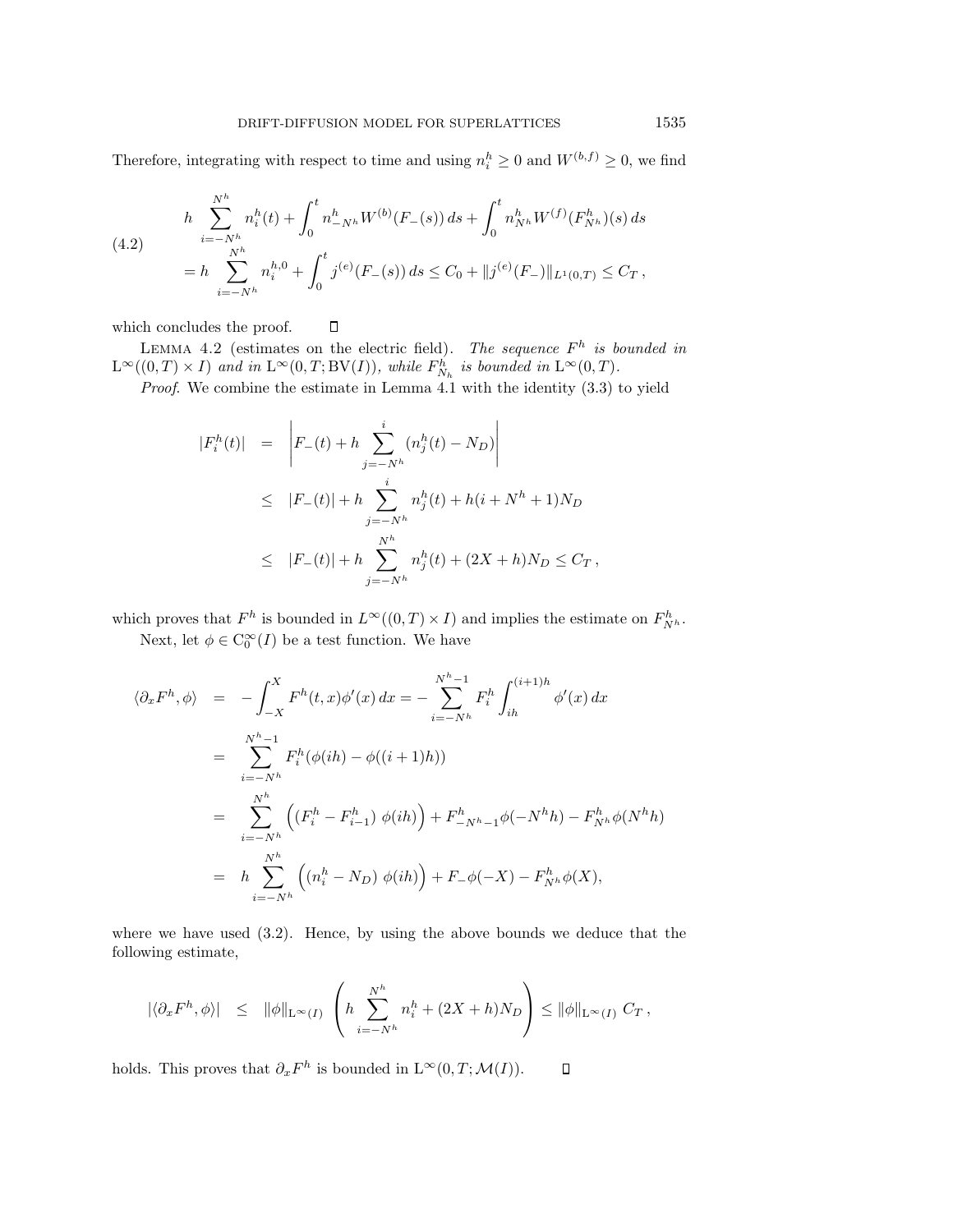Remark 4.3. Since the functions  $W^{(b,f)}$  and D are continuous and positive in R, the uniform bound on  $F_i^h$  guarantees that

$$
\begin{cases}\n\inf_{h>0, i \in \{-N^h, \dots, N^h\}, 0 \le t \le T} D(F_i^h(t)) \ge \delta > 0, \\
\inf_{h>0, 0 \le t \le T} W^{(f)}(F_{N^h}^h(t)) \ge \delta > 0, \\
\inf_{0 \le t \le T} W^{(b)}(F_-(t)) \ge \delta > 0\n\end{cases}
$$

for some  $\delta > 0$ . Coming back to (4.2), we deduce that the boundary terms  $n_{\pm N^h}$  are bounded in  $L^1(0,T)$ . Similarly, there exists  $0 < M < \infty$  such that

$$
\begin{cases}\n\sup_{h>0, i \in \{-N^h, \dots, N^h\}, 0 \le t \le T} |D(F_i^h)| \le M, \\
\sup_{h>0, i \in \{-N^h, \dots, N^h\}, 0 \le t \le T} |v(F_i^h)| \le M, \\
\sup_{h>0, 0 \le t \le T} |W^{(f)}(F_{N_h}^h)| \le M, \\
\sup_{h>0, 0 \le t \le T} |W^{(b)}(F_{-}^h)| \le M, \\
\sup_{0 \le t \le T} |j^{(e)}(F_{-})| \le M.\n\end{cases}
$$

LEMMA 4.4 (L<sup>2</sup> estimate on the density). The sequence  $n^h$  is bounded in  $L^{\infty}(0,T;$  $L^2(I)$ ). The "boundary terms"  $n_{\pm N^h}^h$  are bounded in  $L^2(0,T)$ . Moreover, we have

$$
\int_0^T \sum_{i=-N^h}^{N^h-1} \frac{|n^h_{i+1}-n^h_i|^2}{h} ds \leq C_T.
$$

*Proof.* Multiplying (3.1) by  $n_i^h$  and summing over i, we obtain

$$
\frac{h}{2} \frac{d}{dt} \sum_{i=-N^h}^{N^h} |n_i^h|^2 = \sum_{i=-N^h}^{N^h} (J_{i-1\to i}^h - J_{i\to i+1}^h) n_i^h
$$
\n
$$
= \sum_{i=-N^h}^{N^h-1} J_{i\to i+1}^h (n_{i+1}^h - n_i^h) + J_{-N^h-1\to -N^h}^h n_{-N^h}^h - J_{N^h\to N^h+1}^h n_{N^h}^h
$$
\n
$$
= \sum_{i=-N^h}^{N^h-1} \left( n_i^h v(F_i^h) - \frac{1}{h} D(F_i^h) (n_{i+1}^h - n_i^h) \right) (n_{i+1}^h - n_i^h)
$$
\n
$$
+ j^{(e)}(F_-) n_{-N^h}^h - |n_{-N^h}^h|^2 W^{(b)}(F_-) - |n_{N^h}|^2 W^{(f)}(F_{N^h}^h).
$$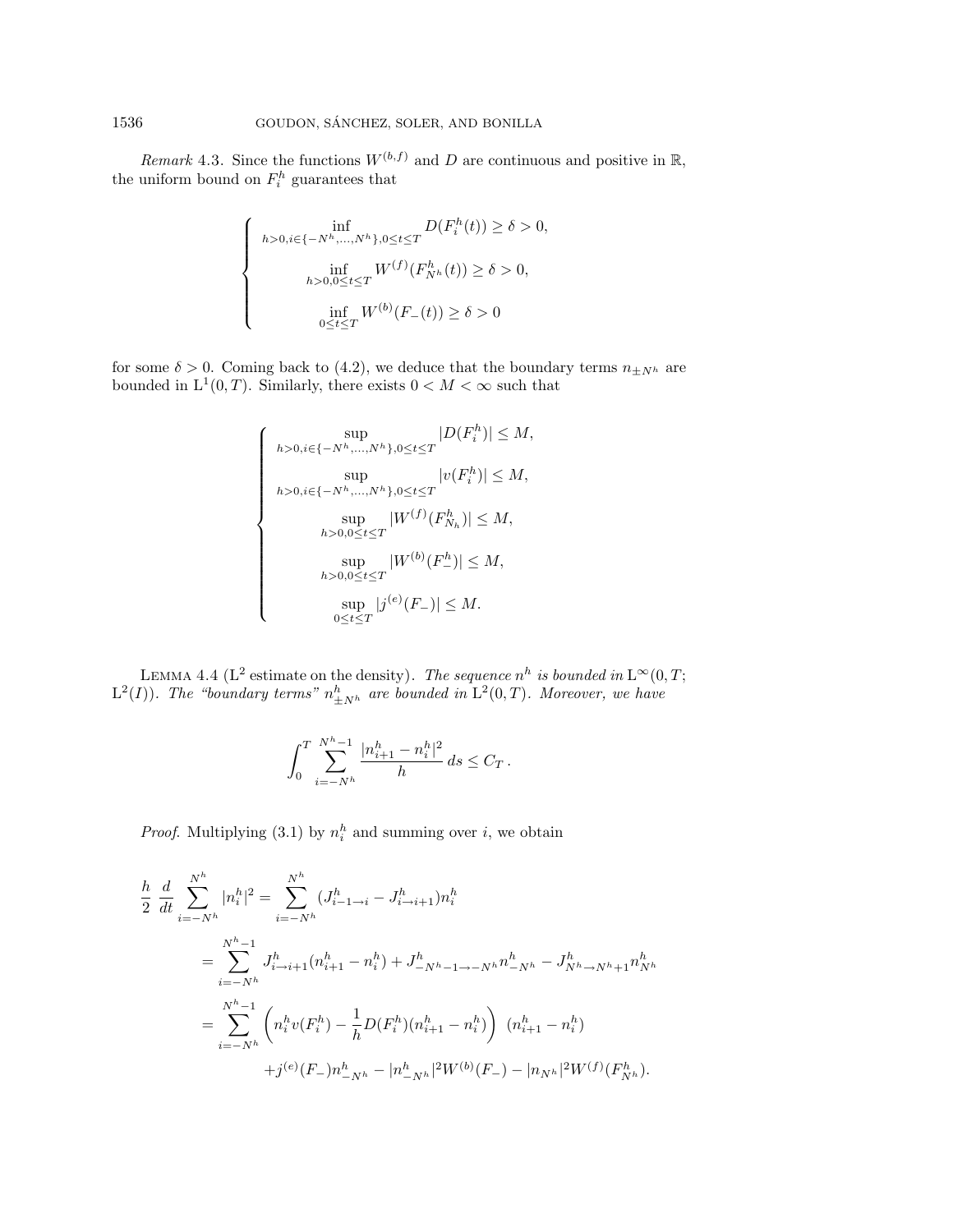By using Remark 4.3, we deduce the inequality

$$
\frac{h}{2} \sum_{i=-N^h}^{N^h} |n_i^h(t)|^2 + \delta \int_0^t \left( \sum_{i=-N^h}^{N^h-1} \frac{|n_{i+1}^h - n_i^h|^2}{h} + |n_{-N^h}^h|^2 + |n_{N^h}|^2 \right) ds
$$
  

$$
\leq \frac{h}{2} \sum_{i=-N^h}^{N^h} |n_i^h(0)|^2 + M \int_0^t \left( \sum_{i=-N^h}^{N^h-1} n_i^h |n_{i+1}^h - n_i^h| + n_{-N^h}^h \right) ds.
$$

Now, by using the Young inequality we estimate

$$
\int_0^t \sum_{i=-N^h}^{N^h-1} n_i^h |n_{i+1}^h - n_i^h| \, ds \leq \frac{2Mh}{\delta} \int_0^t \sum_{i=-N^h}^{N^h} |n_i^h|^2 \, ds + \frac{\delta}{2M} \int_0^t \sum_{i=-N^h}^{N^h-1} \frac{|n_{i+1}^h - n_i^h|^2}{h} \, ds.
$$

It follows that

$$
\frac{h}{2} \sum_{i=-N^h}^{N^h} |n_i^h(t)|^2 + \frac{\delta}{2} \int_0^t \sum_{i=-N^h}^{N^h-1} \frac{|n_{i+1}^h - n_i^h|^2}{h} ds + \delta \int_0^t (|n_{-N^h}^h|^2 + |n_{N^h}|^2) ds
$$
  

$$
\leq \frac{h}{2} \sum_{i=-N^h}^{N^h} |n_i^h(0)|^2 + \frac{2M^2}{\delta} \int_0^t \left( h \sum_{i=-N^h}^{N^h} |n_i^h|^2 \right) ds + M \int_0^t n_{-N^h}^h ds.
$$

We conclude the proof by applying the Gronwall inequality and by taking into account that  $n_{-N^h}^h$  is bounded in  $L^1(0,T)$  (see Remark 4.3).  $\Box$ 

In order to study the limit in boundary terms we consider the next statement.

LEMMA 4.5 ( $H^1$  estimate of the electric field at the boundary). The sequence  $F_{N^h}^h$  is bounded in  $\mathrm{H}^1(0,T)$ .

*Proof.* We have proved that  $F_{N^h}^h$  is bounded in  $L^{\infty}(0,T)$ . There remains to bound its time derivative in  $L^2(0,T)$ . This is a consequence of (3.3) together with the estimates in Lemma 4.2 and 4.4. Indeed, we get (see the argument given in Lemma 4.1)

$$
\left| \frac{d}{dt} F_{N^h}^h(t) \right| = \left| \frac{d}{dt} F_- + \frac{d}{dt} \left( h \sum_{i=-N^h}^{N^h} (n_i^h - N_D) \right) \right|
$$
  
\n
$$
= \left| \frac{d}{dt} F_- + j^{(e)}(F_-) - n_{-N^h}^h W^{(b)}(F_-) - n_{N^h}^h W^{(f)}(F_{N^h}^h) \right|
$$
  
\n
$$
\leq \left| \left| \frac{d}{dt} F_- \right|_{L^{\infty}(0,T)} + M(1 + n_{-N^h}^h + n_{N^h}^h).
$$

By Lemma 4.4 the right-hand side is bounded in  $L^2(0,T)$ , which ends the proof.  $\Box$ 

LEMMA 4.6 (BV estimate on the density). The sequence  $n^h$  is bounded in  $L^2(0, T; BV(I)).$ 

*Proof.* Once the L<sup>2</sup> estimate on  $n^h$  is known, we derive some bounds for  $\partial_x n^h$ .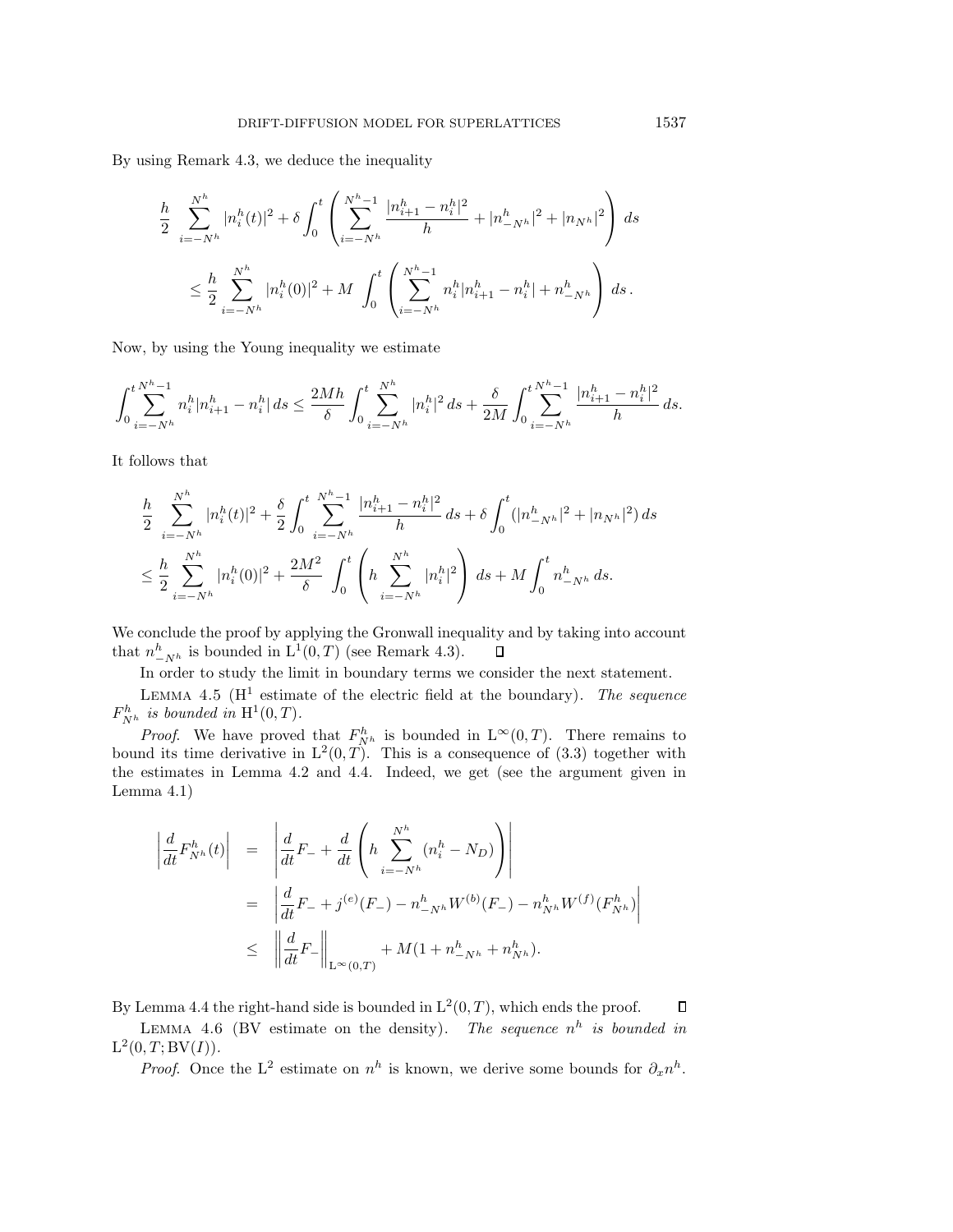Consider  $\phi \in C_0^{\infty}(I)$ . We have

$$
|\langle \partial_x n^h, \phi \rangle| = \left| - \int_{-X}^{X} n^h \phi' dx \right| = \left| - \sum_{i=-N^h}^{N^h - 1} n_i^h \int_{ih}^{(i+1)h} \phi' dx \right|
$$
  
\n
$$
= \left| - \sum_{i=-N^h}^{N^h - 1} n_i^h \left( \phi((i+1)h) - \phi(ih) \right) \right|
$$
  
\n
$$
= \left| \sum_{i=-N^h + 1}^{N^h} (n_i^h - n_{i-1}^h) \phi(ih) + n_{-N^h}^h \phi(-N^h h) - n^h N^h \phi(N^h h) \right|
$$
  
\n
$$
\leq \left( h \sum_{i=-N^h + 1}^{N^h} |\phi(ih)|^2 \right)^{1/2} \left( \frac{1}{h} \sum_{i=-N^h + 1}^{N^h} |n_i^h - n_{i-1}^h|^2 \right)^{1/2}
$$
  
\n(4.3) 
$$
\leq ||\phi||_{\mathcal{L}^{\infty}(I)} (2X)^{1/2} \left( \sum_{i=-N^h}^{N^h - 1} \frac{|n_{i+1}^h - n_i^h|^2}{h} \right)^{1/2}.
$$

Lemma 4.4 implies that the  $L^2(0, T)$ -norm of the right-hand side of (4.3) is bounded uniformly with respect to h. Hence, we conclude that  $\partial_x n^h$  is in  $L^2(0, T; \mathcal{M}(I)).$  $\Box$ 

LEMMA 4.7 (estimate on the time derivative). The sequences  $\partial_t n^h$  and  $\partial_t F^h$  are bounded in  $L^2(0,T; \mathcal{M}(I)) + L^2(0,T; W^{-1,1}(I))$  and in  $L^2(0,T; \mathcal{M}(I))$ , respectively.

*Proof.* Let  $\phi \in C_0^{\infty}(I)$  and denote

$$
\Gamma_i^h = \int_{ih}^{(i+1)h} \phi(x) \, dx
$$

for  $i \in \{-N^h, \ldots, N^h-1\}$ . Since the support of  $\phi$  is included in  $I$ , we can extend  $\Gamma_i^h$  by 0 for  $i \geq N^h$ . We shall use the following basic estimates:

$$
\begin{cases} \|\Gamma_i^h\| \le h \|\phi\|_{\mathcal{L}^\infty(I)}, \\ \|\Gamma_{i+1}^h - \Gamma_i^h\| \le h^2 \ C \|\phi'\|_{\mathcal{L}^\infty(I)}.\end{cases}
$$

Now we estimate the time derivative of the electric field by using the Ampère equations (2.3). We have

(4.4)  
\n
$$
\langle \partial_t F^h, \phi \rangle = \sum_{i=-N^h}^{N^h-1} \frac{d}{dt} F_i^h \int_{ih}^{(i+1)h} \phi(x) dx
$$
\n
$$
= J^h \sum_{i=-N^h}^{N^h-1} \Gamma_i^h - \sum_{i=-N^h}^{N^h-1} J_{i\to i+1}^h \Gamma_i^h = I_1 + I_2,
$$

where  $J<sup>h</sup>(t)$  stands for the total current density, which is defined by the  $(-N<sup>h</sup> - 1)$ th Ampère equation,

$$
J^{h}(t) = \frac{d}{dt}F_{-} + J^{h}_{-N^{h}-1 \to -N^{h}} = \frac{d}{dt}F_{-} + j^{(e)}(F_{-}) - W^{(b)}(F_{-})n^{h}_{-N^{h}}.
$$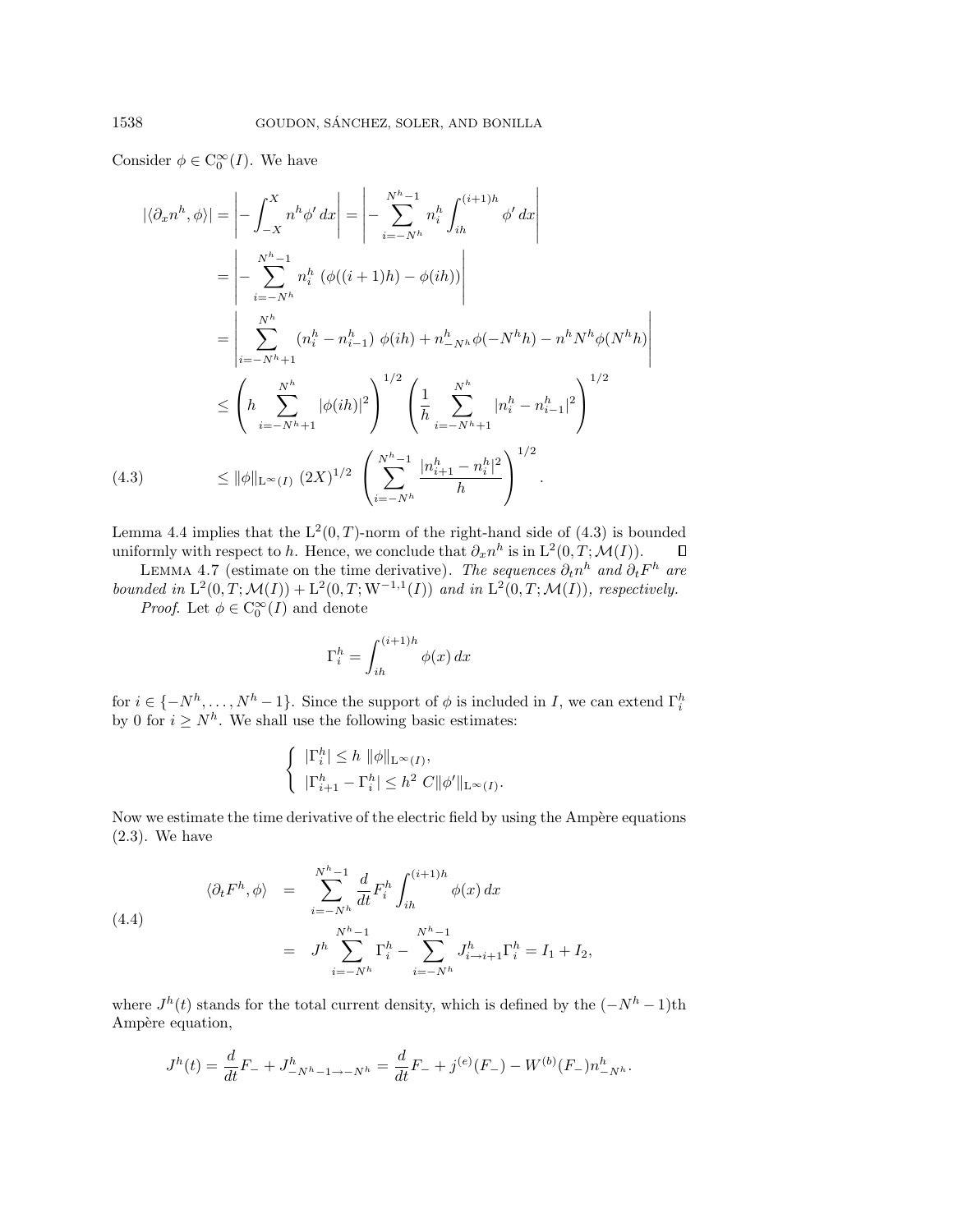By Lemma 4.4, this quantity is bounded in  $L^2(0,T)$ . Therefore, the first term of the right-hand side of (4.4) is bounded by

$$
|I_1|\leq \|\varphi\|_{{\bf L}^\infty(I)}\ 2hN^h\ |J^h|=\|\varphi\|_{{\bf L}^\infty(I)}\ 2X\ |J^h|,
$$

which belongs to a bounded set in  $L^2(0,T)$ . Next,  $I_2$  is estimated as follows:

$$
|I_{2}| \leq \left| \sum_{i=-N^{h}}^{N^{h}-1} n_{i}^{h} v(F_{i}^{h}) \Gamma_{i}^{h} \right| + \left| \sum_{i=-N^{h}}^{N^{h}-1} \frac{1}{h} D(F_{i}^{h}) (n_{i}^{h} - n_{i+1}^{h}) \Gamma_{i}^{h} \right|
$$
  

$$
\leq M \|\phi\|_{\mathcal{L}^{\infty}(I)} h \left( \sum_{i=-N^{h}}^{N^{h}-1} n_{i}^{h} + \sum_{i=-N^{h}}^{N^{h}-1} \frac{[n_{i}^{h} - n_{i+1}^{h}]}{h} \right)
$$
  

$$
\leq M \|\phi\|_{\mathcal{L}^{\infty}(I)} \left( h \sum_{i=-N^{h}}^{N^{h}-1} n_{i}^{h} + \sqrt{2hN^{h} \sum_{i=-N^{h}}^{N^{h}-1} \frac{[n_{i}^{h} - n_{i+1}^{h}]^{2}}{h}} \right).
$$

We conclude that  $\partial_t F^h$  is bounded in  $\mathrm{L}^2(0,T;\mathcal{M}^1(I)).$ 

Similarly, we deal with the time derivative of  $n^h$ . We have

$$
\begin{split}\n&|\langle\partial_{t}n^{h},\varphi\rangle| = \left|\sum_{i=-N^{h}}^{N^{h}-1} \frac{dn_{i}^{h}}{dt} \int_{ih}^{(i+1)h} \phi(x) dx\right| = \left|\frac{1}{h} \sum_{i=-N^{h}}^{N^{h}-1} (J_{i-1\to i}^{h} - J_{i\to i+1}^{h}) \Gamma_{i}^{h}\right| \\
&= \frac{1}{h} \left|\sum_{i=-N^{h}}^{N^{h}-1} J_{i\to i+1}^{h} \left(\Gamma_{i+1}^{h} - \Gamma_{i}^{h}\right) + J_{-N^{h}-1\to -N^{h}}^{h} \Gamma_{-N^{h}}^{h} - J_{N^{h}-1\to N^{h}}^{h} \Gamma_{N^{h}}^{h}\right| \\
&\leq \frac{1}{h} \left|\sum_{i=-N^{h}}^{N^{h}-1} v(F_{i}^{h}) n_{i}^{h} \left(\Gamma_{i+1}^{h} - \Gamma_{i}^{h}\right) + \frac{1}{h^{2}} \left|\sum_{i=-N^{h}}^{N^{h}-1} D(F_{i}^{h}) (n_{i}^{h} - n_{i+1}^{h}) (\Gamma_{i+1}^{h} - \Gamma_{i}^{h}) + \frac{1}{h} \left|j^{(e)}(F_{-}) - n_{-N^{h}}^{h} W^{(b)}(F_{-})\right| |\Gamma_{-N^{h}}^{h}| \right| \\
&\leq C \ h^{2} \|\phi'\|_{\mathcal{L}^{\infty}(I)} \left(\frac{M}{h} \sum_{i=-N^{h}}^{N^{h}-1} n_{i}^{h} + \frac{M}{h^{2}} \sum_{i=-N^{h}}^{N^{h}-1} |n_{i}^{h} - n_{i+1}^{h}| \right) \\
&\quad + h \ \|\phi\|_{\mathcal{L}^{\infty}(I)} \frac{M}{h} (1 + n_{-N^{h}}^{h}) \\
&\leq C \ \|\phi'\|_{\mathcal{L}^{\infty}(I)} \left(\frac{N^{h}-1}{h} n_{i}^{h} + \sqrt{2hN^{h} \sum_{i=-N^{h}}^{N^{h}-1} \frac{|n_{i}^{h} - n_{i+1}^{h}|^{2}}{h}}\right) \\
&\quad + \|\phi\|_{\mathcal{L}^{\infty}(I)} M (1 + n_{-N^{h}}^{h}),\n\end{
$$

which proves the estimate on  $\partial_t n^h$ .  $\Box$ 

**5. Continuous model.** Let us combine the estimates discussed in the previous section with the following classical compactness result (see, e.g., [2], [14]).

 $\overline{\phantom{a}}$  $\overline{\phantom{a}}$  $\overline{\phantom{a}}$  $\overline{\phantom{a}}$  $\overline{\phantom{a}}$  $\mid$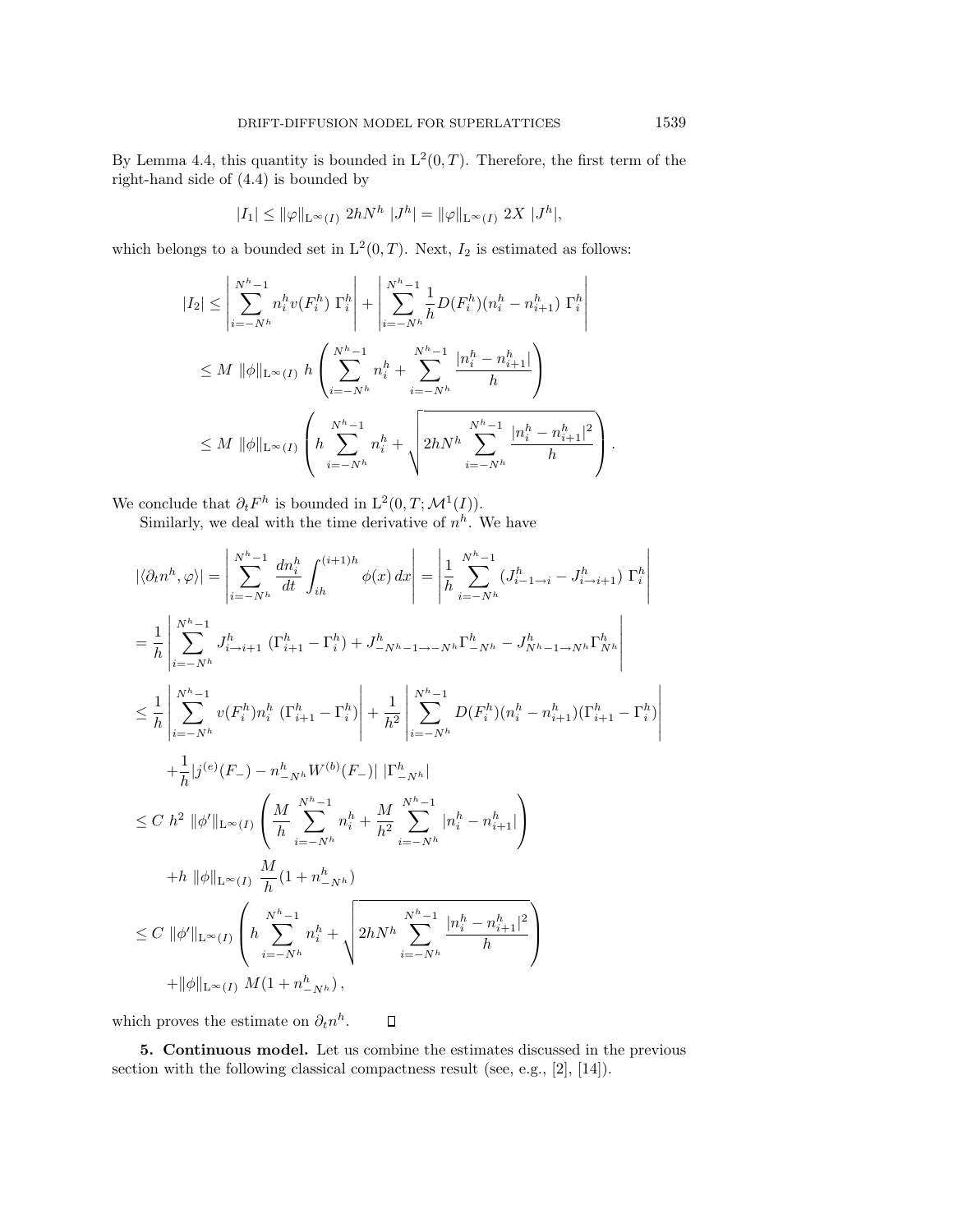PROPOSITION 5.1. Consider Banach spaces  $B, X$ , and Y. We suppose that  $X \subset B \subset Y$ , the first embedding being compact. Let C be a bounded set in  $L^p(0,T;X)$ ,  $1 \leq p \leq \infty$ . Assume that  $\partial_t \mathcal{C} = {\partial_t f, f \in \mathcal{C}}$  is a bounded set in  $L^r(0,T;Y)$ . Then, C is relatively compact in  $L^p(0,T;B)$  if  $1 \leq p < \infty$  and  $r \geq 1$ , or in  $C^0([0,T];B)$  if  $p = \infty$  and  $r > 1$ .

Hence, from the previous estimates we have, possibly at the cost of extracting subsequences, that

(5.1) 
$$
\begin{cases} n^h \to n & \text{strongly in } L^2((0,T) \times I) \text{ and in } C^0([0,T]; L^2(I) - weak), \\ \partial_x n^h \to \partial_x n & \text{weakly}-* \text{ in } L^2(0,T; \mathcal{M}(I)), \\ F^h \to F & \text{strongly in } C^0([0,T]; L^p(I)) \text{ for any } 1 \le p < \infty, \end{cases}
$$

as h goes to 0. Notice in particular that the convergence of traces in time makes sense and

$$
n^{h}(t,x)_{|t=0} = n^{h,0}(x) \longrightarrow n^{0}(x) = n(t,x)_{|t=0}
$$
 weakly in L<sup>2</sup>(*I*)

holds, with  $n^{h,0}(x) = n_i^h$  for  $ih < x < (i+1)h, i \in \{-N^h, \ldots, N^h-1\}$ . In other words, we recover the initial condition in the limit  $h \to 0$ . Finally, we can also guarantee from Lemmas 4.4 and 4.5 the following properties:

(5.2) 
$$
\begin{cases} n_{\pm N^h}^h \to n_{\pm} \quad \text{weakly in } L^2(0,T), \\ F_{N^h}^h \to F_+ \quad \text{uniformly in } C^0([0,T]). \end{cases}
$$

We first get the continuous Poisson equation.

PROPOSITION 5.2. The electric field limit F and the density limit n satisfy the continuous Poisson equation

$$
\partial_x F = n - N_D, \quad F_{|x=-X} = F_-
$$

in a weak sense.

*Remark* 5.3. The Poisson relation with  $n \in L^2((0,T) \times I)$  implies, by the Sobolev embedding, that F is in  $L^2(0,T; \mathcal{C}^0(\overline{I}))$  so that the traces of F are well defined.

*Proof.* Let  $\phi \in C^{\infty}(\overline{I})$  and  $\phi_i^h = \phi(ih)$  for  $i \in \{-N^h, \ldots, N^h\}$ . We denote by  $\phi^h$  the associated stepwise constant function. For the sake of simplicity it will be convenient to also introduce the stepwise constant function  $\nabla^h(\phi)(x) = \frac{\phi_{i+1}^h - \phi_i^h}{h}$  for  $x \in (ih, (i+1)h)$ . Multiplying (3.2) by  $\phi_i^h$ , we get

$$
h \sum_{i=-N^h}^{N^h} \frac{F_i^h - F_{i-1}^h}{h} \phi_i^h = h \sum_{i=-N^h}^{N^h} (n_i^h - N_D) \phi_i^h
$$
  

$$
= \int_{-X}^{X} (n^h - N_D) \phi^h dx + h (n_{N^h}^h - N_D) \phi(X)
$$
  

$$
= h \sum_{i=-N^h}^{N^h-1} F_i^h \frac{\phi_i^h - \phi_{i+1}^h}{h} + F_{N^h}^h \phi(X) - F_{-\phi}(-X)
$$
  

$$
= - \int_{-X}^{X} F_i^h \nabla^h(\phi) dx + F_{N^h}^h \phi(X) - F_{-\phi}(-X).
$$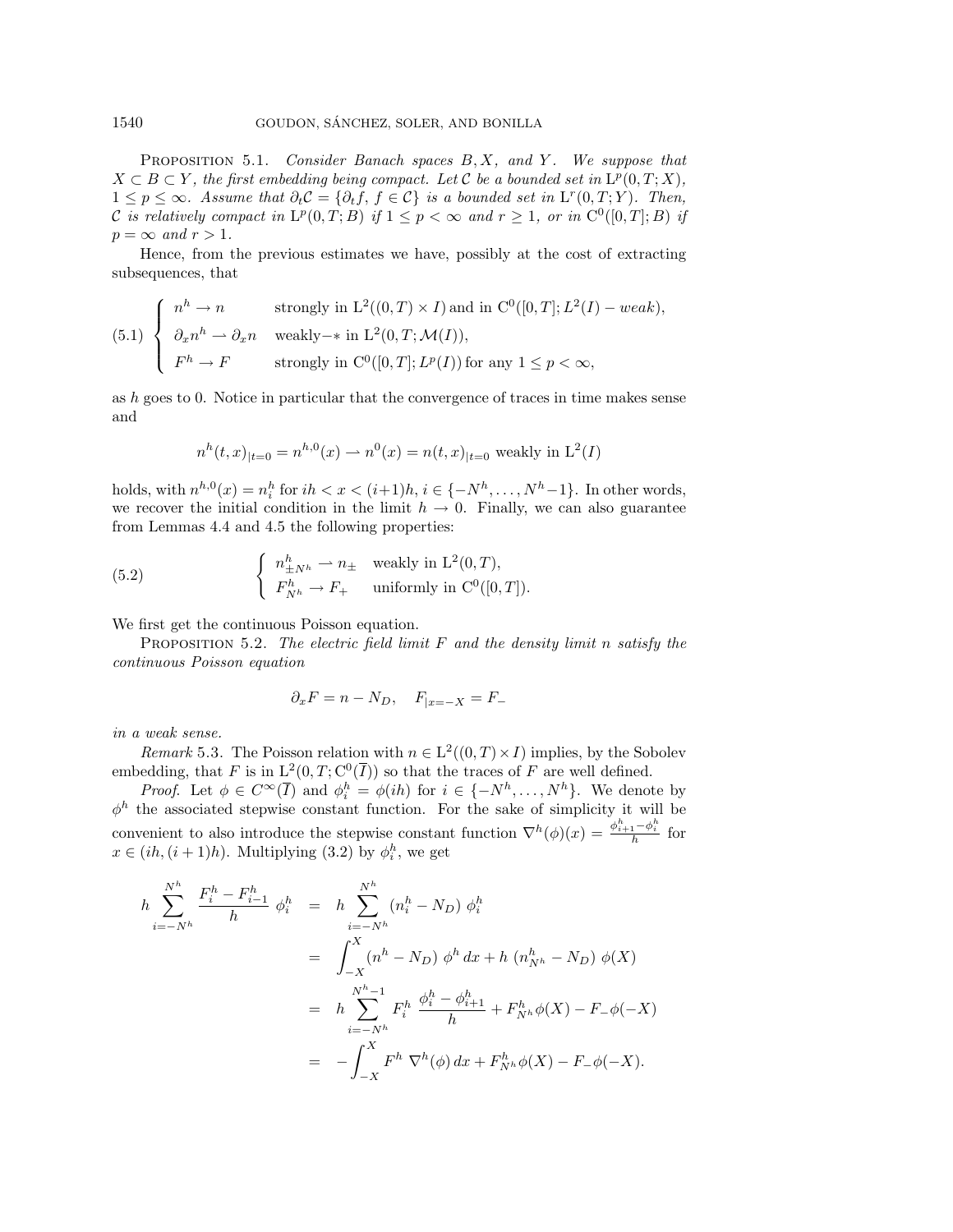Since  $\nabla^h(\phi)$  converges uniformly to  $\phi'(x)$  on  $\overline{I}$ , we have

$$
\int_{-X}^{X} (n^h - N_D) \phi^h dx \to -\int_{-X}^{X} F \phi'(x) dx + F_+ \phi(X) - F_- \phi(-X)
$$

as  $h \to 0$ .

We conclude that  $\partial_x F = n - N_D \in L^2((0,T) \times I)$  and, by the Sobolev embedding, F lies in  $L^2(0,T; \mathcal{C}^0(\overline{I}))$  and the traces of F are well defined and are given by  $F(t, \pm X) = F_{\pm}(t).$  $\Box$ 

Let us now show that the limit n is more regular than  $n^h$  is. In fact, we will prove that  $n \in L^2(0,T;H^1(I))$ , which guarantees that  $n \in L^2(0,T;C^0(\overline{I}))$  due to the Sobolev embedding, so that the traces of the limit  $n$  with respect to the space variable are also well defined.

PROPOSITION 5.4. The density limit n of  $n^h$  belongs to  $L^2(0,T;H^1(I))$ .

*Proof.* Let  $\phi \in C_c^{\infty}(I)$ . We have seen in the proof of Lemma 4.6 that the estimate

$$
\|\langle \partial_x n^h, \phi \rangle\|_{\mathcal{L}^2(0,T)} \leq C_T \left( h \sum_{i=-N^h+1}^{N^h} |\phi(ih)|^2 \right)^{1/2} = C_T \|\phi^h\|_{\mathcal{L}^2(I)}
$$

holds. We also readily check that  $\phi^h$  tends to  $\phi$  in  $L^2(I)$ . Hence, letting  $h \to 0$  leads to

$$
\|\langle \partial_x n, \phi \rangle\|_{\mathcal{L}^2(0,T)} \leq C_T \|\phi\|_{\mathcal{L}^2(I)}.
$$

By a density argument the estimate can be extended for any function  $\phi \in L^2(I)$ . We conclude that  $\partial_x n \in L^2((0,T) \times I)$ .  $\Box$ 

Convergence properties stronger than (5.1) will be necessary due to the nonlinear term. The idea is that the estimate in Lemma 4.4 is close to an  $L^2(0,T;H^1(I))$ estimate on  $n^h$ . To this end we introduce the following  $\mathbb{P}_1$  approximation: for  $x \in$  $(ih, (i + 1)h), i \in \{-N^h, \ldots, N^h - 1\}$ , we set

(5.3) 
$$
\begin{cases} m^{h}(t,x) = \frac{n_{i+1}^{h} - n_{i}^{h}}{h} (x - ih) + n_{i}^{h}, \\ G^{h}(t,x) = \frac{F_{i+1}^{h} - F_{i}^{h}}{h} (x - ih) + F_{i}^{h}. \end{cases}
$$

Then, the sequences  $(m^h, G^h)$  are close to the original quantities  $(n^h, F^h)$  and enjoy better compactness properties as shown in the following lemma.

Lemma 5.5. The following estimates are verified:

$$
\begin{cases} \|n^h - m^h\|_{\mathcal{L}^2((0,T)\times I)} \leq C_T \ h, \\ \|F^h - G^h\|_{\mathcal{L}^\infty((0,T)\times I)} \leq C_T \ \sqrt{h}. \end{cases}
$$

Furthermore,  $(m^h)_{h>0}$  is relatively compact in  $\mathrm{L}^2(0,T;\mathrm{C}^0(\overline{I}))$  and  $(G^h)_{h>0}$  is relatively compact in  $C^0([0,T] \times \overline{I}).$ 

*Proof.* By taking into account the definition of the  $\mathbb{P}_1$  approximations, we have

$$
m^{h}(t,x) - n^{h}(t,x) = \frac{n_{i+1}^{h} - n_{i}^{h}}{h} (x - ih)
$$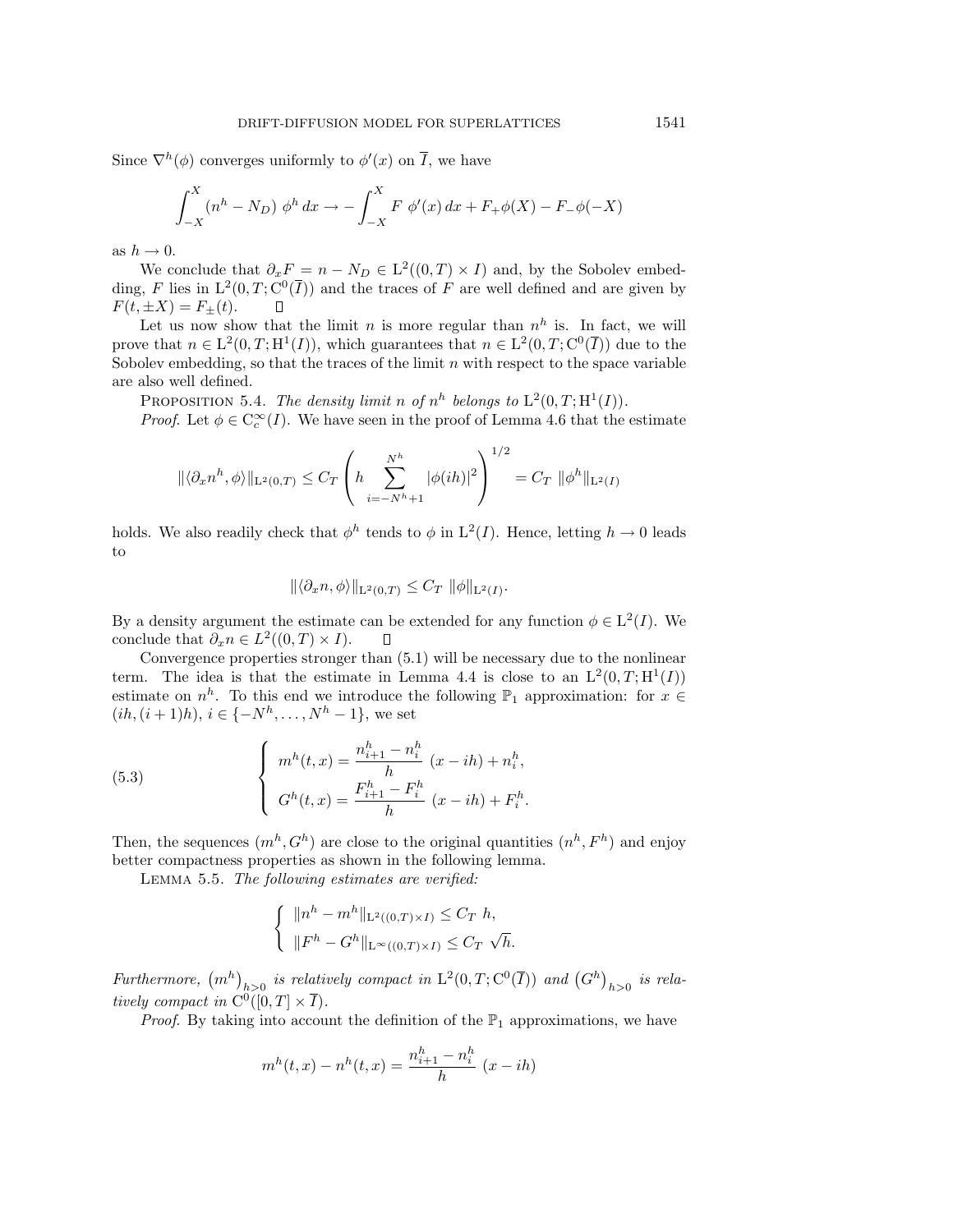in the interval  $(ih,(i+1)h), i \in \{-N^h,\ldots,N^h-1\}$ . Hence, by using Lemma 4.4 we get

$$
\begin{array}{rcl} \|m^h-n^h\|_{\mathrm{L}^2((0,T)\times I)}^2&=&\displaystyle\int_0^T\sum_{i=-N^h}^{N^h-1}\Big|\frac{n_{i+1}^h-n_i^h}{h}\Big|^2\int_{ih}^{(i+1)h}(x-ih)^2\,dx\,ds\\ &=&\displaystyle\frac{h^2}{3}\int_0^T\sum_{i=-N^h}^{N^h-1}\frac{|n_{i+1}^h-n_i^h|^2}{h}\,ds\leq C_T\,\,h^2\,. \end{array}
$$

On the other hand, (3.2) yields

$$
|G^{h}(t,x) - F^{h}(t,x)| = \left| \frac{F_{i+1}^{h} - F_{i}^{h}}{h} (x - ih) \right|
$$
  
=  $|n_{i+1}^{h} - N_{D}| (x - ih) \le |n_{i+1}^{h} - N_{D}| h$ 

for  $x \in (ih, (i+1)h), i \in \{-N^h, \ldots, N^h-1\}$ . Therefore, Lemma 4.4 allows us to control this quantity as follows:

$$
|G^h(t, x) - F^h(t, x)| \leq \sqrt{h} \sqrt{h} (n_{i+1}^h + N_D)
$$
  
\n
$$
\leq \sqrt{h} \left( \left( h |n_{i+1}^h|^2 \right)^{1/2} + \sqrt{h} N_D \right)
$$
  
\n
$$
\leq \sqrt{h} \left( \left( h \sum_{j=-N^h}^{N^h} |n_j^h|^2 \right)^{1/2} + \sqrt{h} N_D \right) \leq C_T \sqrt{h}.
$$

This proves the first part of the result.

Note that  $m^h$  and  $G^h$  are bounded in  $L^2(0,T;H^1(I))$  and  $L^{\infty}(0,T;H^1(I))$ , respectively. Indeed, we have  $\partial_x m^h = (n_{i+1}^h - n_i^h)/h$  on  $(ih, (i+1)h)$ , and the bound for  $\partial_x m^h$  in L<sup>2</sup> follows directly from Lemma 4.4. For the approximate electric field we have  $\partial_x G^h = (F_{i+1}^h - F_i^h)/h = n_{i+1}^h - N_D$ , so that

$$
\begin{array}{rcl} \|\partial_x G^h\|_{\mathrm{L}^2(I)}^2 & = & \sum\limits_{i=-N^h}^{N^h} |n_{i+1}^h - N_D|^2 \int_{ih}^{(i+1)h} dx \le 2 \sum\limits_{i=-N^h}^{N^h} \left( |n_{i+1}^h|^2 + N_D^2 \right) h \\ \\ & \le 2 \left( h \sum\limits_{i=-N^h}^{N^h} |n_{i+1}^h|^2 + (2X+h)N_D^2 \right) \le C_T. \end{array}
$$

Hence, to justify the compactness properties there remains to obtain some estimates on the time derivatives. We check that (see Appendix A)

(5.4) 
$$
\partial_t(G^h - F^h) \text{ is bounded in } L^2(0, T; \mathcal{M}(I)),
$$

$$
\partial_t(m^h - n^h) \text{ is bounded in } L^2(0, T; \mathcal{M}(I)) + L^2(0, T; W^{-1,1}(I)).
$$

Then, combining this information with Lemma 4.7, we deduce the asserted compactness by application of Proposition 5.1. П

As a consequence of the compactness property, and by identifying limits, we can assure that

(5.5) 
$$
\begin{cases}\nG^h \to F & \text{uniformly on } [0, T] \times \overline{I}, \\
m^h \to n & \text{strongly in } L^2(0, T; C^0(\overline{I})), \\
\partial_x m^h \to \partial_x n & \text{weakly in } L^2((0, T) \times I).\n\end{cases}
$$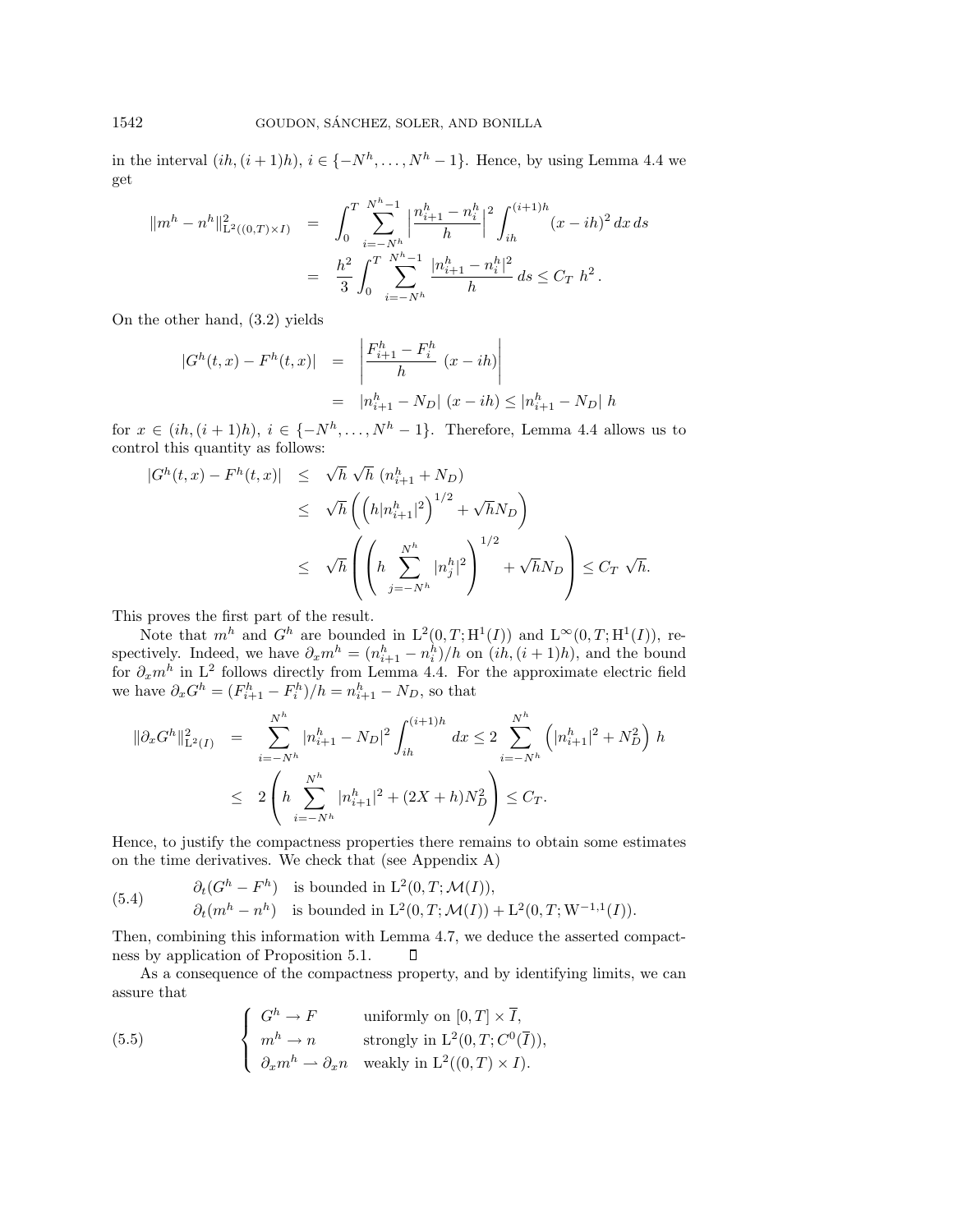Since  $G^h$  is  $\sqrt{h}$ -close to  $F^h$  in the L<sup>∞</sup>-norm, we can improve the convergence in (5.1). Actually, we have

(5.6) 
$$
F^h \to F \text{ uniformly on } [0, T] \times \overline{I}.
$$

Notice also in (5.5) that the traces are well defined and the following convergences

$$
\begin{cases} m^h(\pm X) = n^h_{\pm N^h} \to n(\pm X) = n_{\pm} \quad \text{strongly in } L^2(0, T), \\ G^h(\pm X) = F^h_{\pm N^h} \to F(\pm X) = F_{\pm} \quad \text{strongly in } L^2(0, T), \end{cases}
$$

hold. In particular, the traces of n at  $\pm X$  can be identified with the limits  $n_{\pm}$ , respectively, which were defined in (5.2).

In order to pass to the limit in the equation, we write a discrete weak formulation. Let  $\phi \in \mathbb{C}^{\infty}(\overline{I})$ . We denote  $\phi_i^h = \phi(ih)$ , and  $\phi^h$  stands for the associated piecewise constant approximation. Then, we get

$$
(5.7)
$$
\n
$$
h \sum_{i=-N^{h}}^{N^{h}} \frac{d}{dt} n_{i}^{h} \phi_{i}^{h} = \sum_{i=-N^{h}}^{N^{h}} (J_{i-1\to i}^{h} - J_{i\to i+1}^{h}) \phi_{i}^{h}
$$
\n
$$
= \sum_{i=-N^{h}}^{N^{h}-1} J_{i\to i+1}^{h} (\phi_{i+1}^{h} - \phi_{i}^{h}) - J_{N^{h}\to N^{h}+1}^{h} \phi_{N^{h}}^{h} + J_{-N^{h}-1\to -N^{h}}^{h} \phi_{-N^{h}}^{h}
$$
\n
$$
= \sum_{i=-N^{h}}^{N^{h}-1} v(F_{i}^{h}) n_{i}^{h} (\phi_{i+1}^{h} - \phi_{i}^{h}) - \sum_{i=-N^{h}}^{N^{h}-1} D(F_{i}^{h}) \frac{1}{h} (n_{i+1}^{h} - n_{i}^{h}) (\phi_{i+1}^{h} - \phi_{i}^{h})
$$
\n
$$
-W^{(f)}(F_{N^{h}}^{h}) n_{N^{h}}^{h} \phi_{N^{h}}^{h} + (j^{(e)}(F_{-}) - W^{(b)}(F_{-}) n_{-N^{h}}^{h}) \phi_{-N^{h}}^{h}.
$$

Let us rewrite the discrete sums as integrals as follows:

(5.8)  
\n
$$
\frac{d}{dt} \int_{-X}^{X} n^h \phi^h dx + h \frac{d}{dt} n_{N^h}^h \phi(X)
$$
\n
$$
= \int_{-X}^{X} v(F^h) n^h \nabla^h \phi dx - \int_{-X}^{X} D(F^h) \partial_x m^h \nabla^h \phi dx
$$
\n
$$
-W^{(f)}(F^h_{N^h}) n_{N^h}^h \phi(X) + (j^{(e)}(F_{-}) - W^{(b)}(F_{-}) n_{-N^h}^h) \phi(-X),
$$

following the notation  $\nabla^h \phi(x) = (\phi_{i+1}^h - \phi_i^h)/h$ , for  $x \in (ih, (i+1)h)$ . We can now pass to the limit  $h \to 0$ .

We check that  $\phi^h \to \phi$  and  $\nabla^h \phi \to \phi'$  uniformly on  $\overline{I}$ . Let us pass to the limit in each term of (5.8). Taking into account that  $n^h \to n$  in  $C^0([0,T]; L^2(I) - weak)$ , we have  $\int_{-X}^{X} n^h \phi^h dx \to \int_{-X}^{X} n \phi dx$  in C<sup>0</sup>([0, T]). Since  $n_{N^h}^h$  is bounded in L<sup>2</sup>(0, T), the second term in the left-hand side of (5.8) vanishes as  $h \to 0$  in  $\mathcal{D}'(0,T)$ . Next, by using (5.6),  $v(F^h)\nabla^h\phi \to v(F)\phi'$  and  $D(F^h)\nabla^h\phi \to D(F)\phi'$  uniformly on  $[0, T] \times \overline{I}$ . To do that we combine the strong convergence  $n^h \to n$  and the weak convergence  $\partial_x m^h \to \partial_x n$  in  $L^2((0,T) \times I)$  so that the integrals in the right-hand side of (5.8) tend to

$$
\int_X^X v(F)n \phi', dx - \int_X^X D(F)\partial_x n \phi' dx
$$

as  $h \to 0$  in  $\mathcal{D}'(0,T)$ . Finally, for the boundary terms we combine the convergence properties in (5.2) to find as the limit as  $h \to 0$  the expression

$$
-W^{(f)}(F)n\phi(X) + \left(j^{(e)}(F) - W^{(b)}(F)n\right)\phi(-X).
$$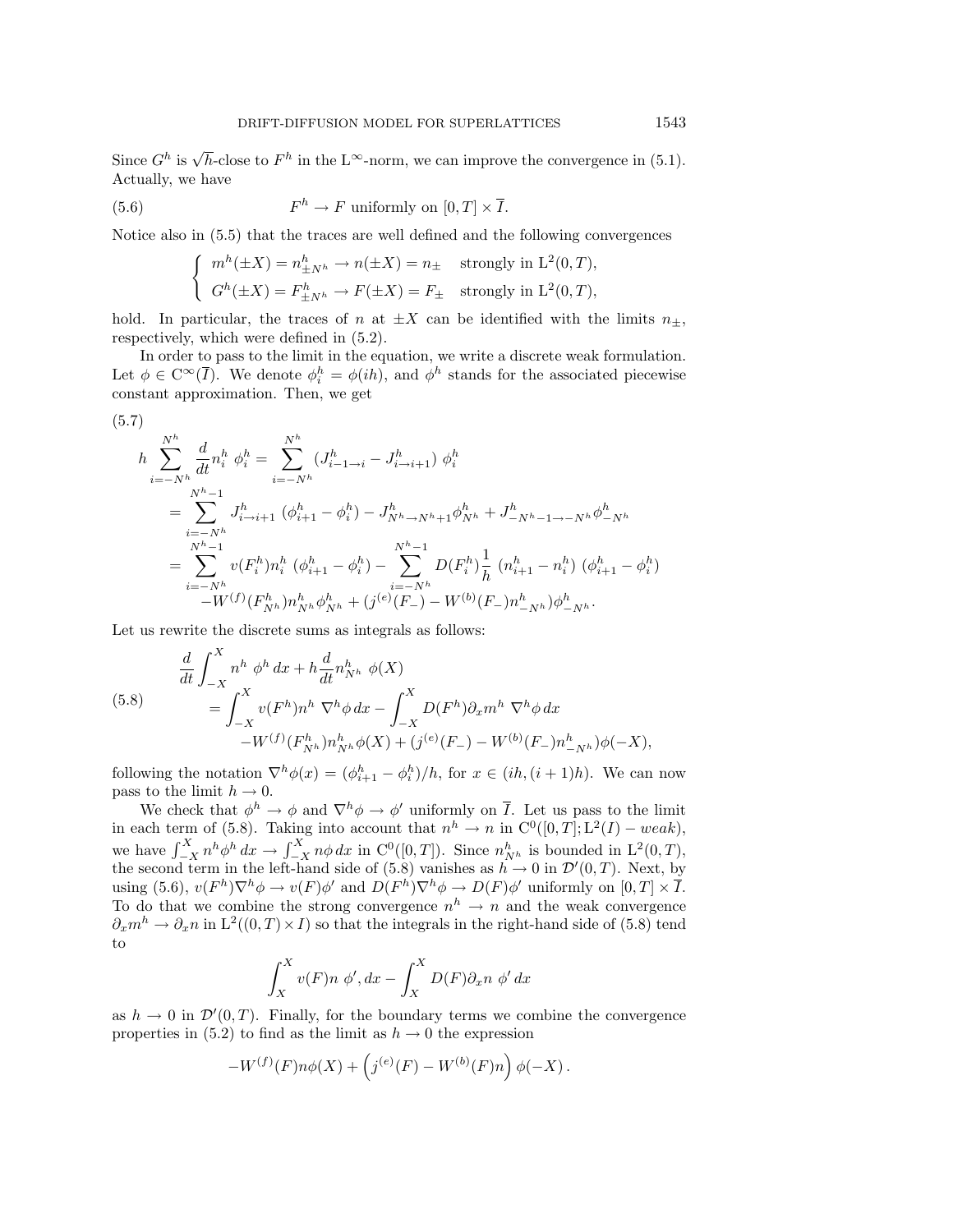Therefore, letting  $h \to 0$  in (5.8), we have

$$
\frac{d}{dt} \int_X^X n \phi, dx = \int_X^X v(F) n \phi', dx - \int_X^X D(F) \partial_x n \phi' dx
$$
  
+W<sup>(f)</sup>(F)  $n\phi(X) + \left(j^{(e)}(F) - W^{(b)}(F)n\right) \phi(-X)$ 

in  $\mathcal{D}'(0,T)$ . This ends the proof of Theorem 3.1.

Remark 5.6. The proof adapts readily if instead of assuming a constant doping density  $N_D$ , we deal with a sequence  $\{N_{D,i}^h, i \in \{-N^h, \ldots, N^h\}\}$  verifying

$$
h\sum_{i=-N^h}^{N^h}|N_{D,i}^h|^2<\infty.
$$

Accordingly, we obtain in the continuous limit a (possibly nonconstant)  $L^2(-X, X)$ doping density.

**6. The bias constraint.** In this section we reconsider the bias condition (2.8) as an alternative to the prescription of the emitter electric field (2.7). The arguments are exactly those of the previous section and we point out only the main differences in the proof. In rescaled form the condition is

(6.1) 
$$
h \sum_{i=-N^h}^{N^h} F_i^h = V,
$$

which is added to the system (3.1), (3.2). This scaling means that the ratio  $\frac{\mathcal{L}\mathcal{F}}{\mathcal{V}}$ has order 1, V being a characteristic value for the total voltage. Of course, the  $\dot{L}^1$ estimate in Lemma 4.1 still holds, provided that  $j^{(e)}$  is a bounded function. Then, the key point in the previous analysis is to establish a uniform estimate (with respect to h) on the electric field  $F_{-N^{h}-1}^{h}$ .

LEMMA 6.1. The quantity  $F^h_{-N^h-1}$  is bounded in  $L^{\infty}((0, T)).$ Proof. Let us sum the relations (3.3). We get

$$
h \sum_{i=-N^h}^{N^h} F_i^h = V = h \sum_{i=-N^h}^{N^h} \left( F_{-N^h-1}^h + h \sum_{j=-N^h}^i (n_j^h - N_D) \right)
$$
  

$$
= (2N^h + 1)h F_{-N^h-1}^h + h^2 \sum_{j=-N^h}^{N^h} \left( (n_j^h - N_D) \sum_{i=j}^{N^h} 1 \right)
$$
  

$$
= (2N^h + 1)h F_{-N^h-1}^h + h^2 \sum_{j=-N^h}^{N^h} (n_j^h - N_D)(N^h - j + 1).
$$

Consequently, the electric field at the emitter is given by

(6.2) 
$$
F_{-N^{h}-1}^{h} = \frac{V}{(2N^{h}+1)h} - \frac{h}{2N^{h}+1} \sum_{j=-N^{h}}^{N^{h}} (n_{j}^{h} - N_{D})(N^{h} - j + 1).
$$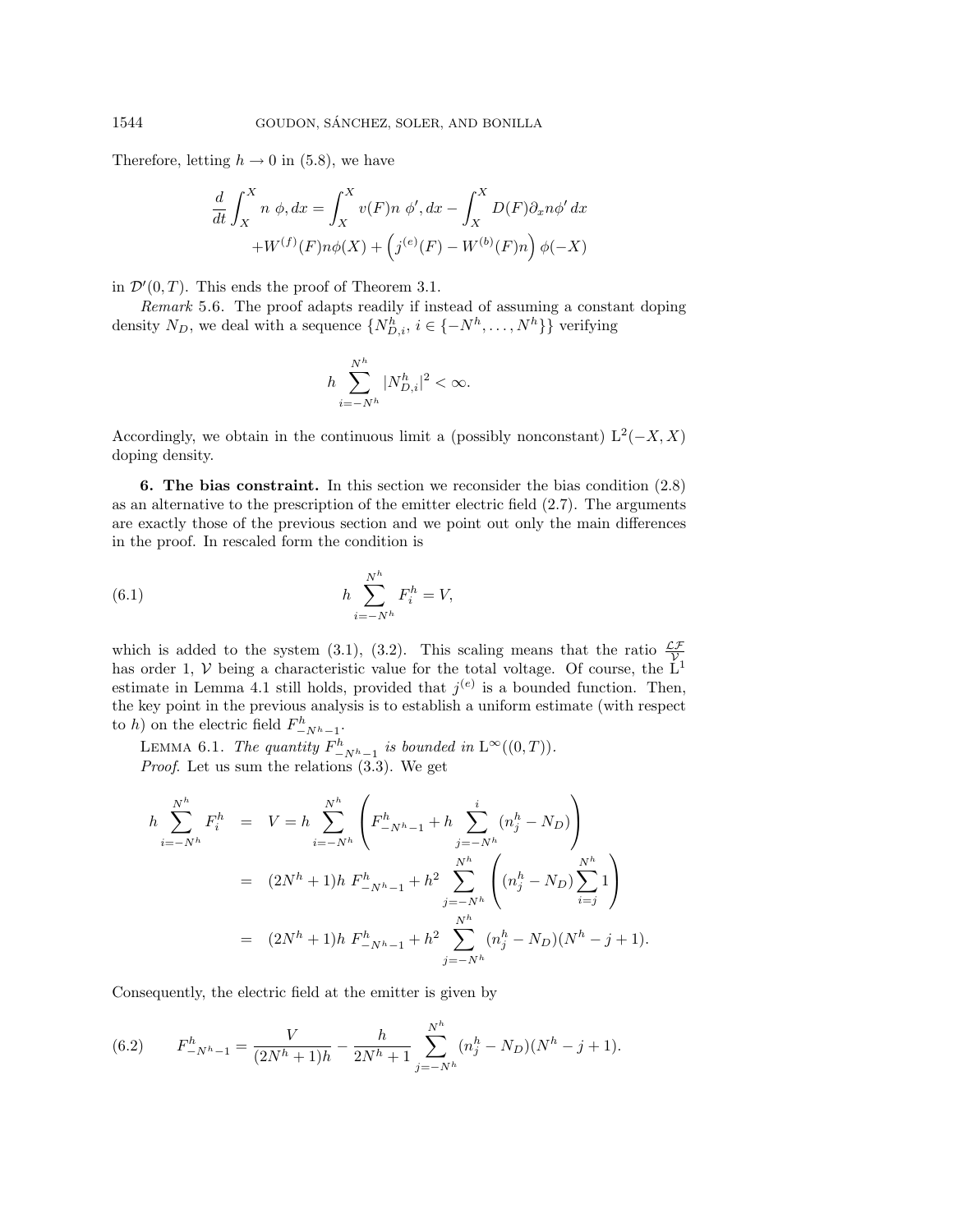It follows that

$$
\begin{array}{rcl} |F_{-N^h-1}^h| & \leq & \frac{|V|}{(2N^h+1)h} + \frac{h^2}{(2N^h+1)h} \sum_{j=-N^h}^{N^h} |n_j^h - N_D| \ |N^h - j + 1| \\ \\ & \leq & \frac{|V|}{2X} + \frac{h}{(2N^h+1)h} \ \left( h \sum_{j=-N^h}^{N^h} n_j^h + (2N^h+1)hN_D \right) (2N^h+1) \\ \\ & \leq & \frac{|V|}{2X} + h \sum_{j=-N^h}^{N^h} n_j^h + (2X+h)N_D. \end{array}
$$

This leads to the estimate of  $F^h_{-N^h-1}$  in  $L^{\infty}((0,T)).$ 

Once we have this estimate, we can justify the bounds in Lemmas 4.2 and 4.4. We also need some control on the time derivative of  $F^h_{-N^h-1}$ .

LEMMA 6.2. The quantity  $F^h_{-N^h-1}$  is bounded in  $\mathrm{H}^1((0,T))$ . Proof. Differentiating (6.2), we find

$$
\frac{d}{dt} F_{-N^{h}-1}^{h} = \frac{h}{2N^{h}+1} \sum_{i=-N^{h}}^{N^{h}} \left( \sum_{j=-N^{h}}^{i} \frac{d}{dt} n_{j}^{h} \right)
$$
\n
$$
= \frac{1}{2N^{h}+1} \sum_{i=-N^{h}}^{N^{h}} \left( \sum_{j=-N^{h}}^{i} (J_{j-1\to j}^{h} - J_{j\to j+1}^{h}) \right)
$$
\n
$$
= \frac{1}{2N^{h}+1} \sum_{i=-N^{h}}^{N^{h}} (J_{-N^{h}-1\to -N^{h}}^{h} - J_{i\to i+1}^{h})
$$
\n
$$
= J_{-N^{h}-1\to -N^{h}}^{h} - \frac{1}{2N^{h}+1} J_{N^{h}\to N^{h}+1}
$$
\n
$$
+ \frac{1}{2N^{h}+1} \sum_{i=-N^{h}}^{N^{h}-1} \left( v(F_{i}^{h}) n_{i}^{h} - D(F_{i}^{h}) \frac{n_{i+1}^{h} - n_{i}^{h}}{h} \right).
$$

Using the bounds of Lemmas 6.1 and 4.2, we can bound  $v(F_i^h)$ ,  $D(F_i^h)$ ,  $j^{(e)}(F_{-N^h-1}^h)$ ,  $W^{(b)}(F_{-N^h-1}^h)$ , and  $W^{(f)}(F_{N^h}^h)$  by some constant  $0 < M < \infty$ . Hence, we deduce that

$$
\left| \frac{d}{dt} F_{-N^{h}-1}^{h} \right| \leq M(1 + n_{-N^{h}}^{h} + n_{N^{h}}^{h}) + \frac{M}{(2N^{h} + 1)h} \left( h \sum_{i=-N^{h}}^{N^{h}} n_{i}^{h} + \sum_{i=-N^{h}}^{N^{h}} |n_{i+1}^{h} - n_{i}^{h}| \right) \leq M(1 + n_{-N^{h}}^{h} + n_{N^{h}}^{h}) + \frac{M}{2X} h \sum_{i=-N^{h}}^{N^{h}} n_{i}^{h} + \frac{M}{\sqrt{2X}} \left( \sum_{i=-N^{h}}^{N^{h}} \frac{|n_{i+1}^{h} - n_{i}^{h}|^{2}}{h} \right)^{1/2}.
$$

 $\Box$ We conclude by applying the estimates of Lemma 4.4.

By using these estimates, we can reproduce mutatis mutandis the arguments of the previous section. We conclude with the following result.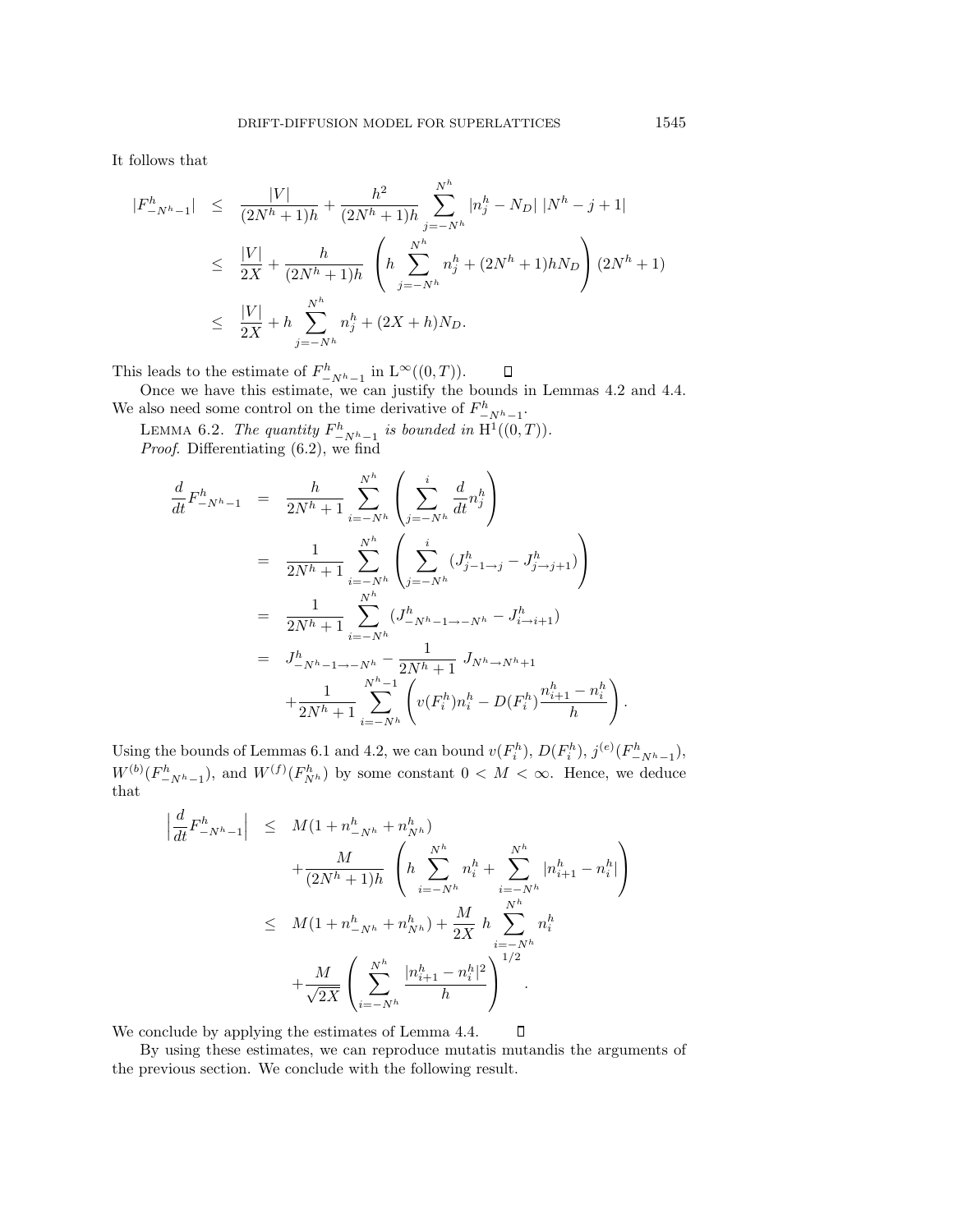THEOREM 6.3. Assume that  $j^{(e)}$  is a bounded function. Then, the conclusions of Theorem 3.1 are still valid by replacing the condition (2.7) by (6.1). Accordingly, in the limit problem the electric field satisfies the Poisson equation  $\partial_x F = n - N_D$ coupled to the constraint  $\int_{-X}^{X} F dx = V$ .

**Appendix A. Proof of (5.4).** We write  $m^h = \nu^h + n^h$ ,  $G^h = \Phi^h + F^h$ . Recall that  $\nu^h, \Phi^h$  are defined on  $(0, T) \times (ih, (i + 1)h), i \in \{-N^h, \ldots, N^h - 1\},$  by

$$
\nu^h(t,x) = \frac{1}{h} \left( n_{i+1}^h - n_i^h \right), \qquad \Phi^h(t,x) = \frac{1}{h} \left( F_{i+1}^h - F_i^h \right) = n_{i+1}^h - N_D \,,
$$

where we have used  $(3.2)$  in the second relation. As in the proof of Lemma 4.7, we consider a test function  $\phi \in C_0^{\infty}(I)$  and set  $\Gamma_i^h = \int_{ih}^{(i+1)h} (x-ih)\phi(x) dx$ , which verifies  $|\Gamma_i^h| \le ||\phi||_{\mathcal{L}^\infty(I)} h^2/2$ . We have

$$
\langle \partial_t \Phi^h, \phi \rangle = \sum_{\substack{i=-N^h \\ N^{h}-1}}^{N^h-1} \frac{dn_{i+1}^h}{dt} \int_{ih} (i+1)h(x-ih)\phi(x) dx
$$
  

$$
= \sum_{\substack{i=-N^h \\ N^{h}-1}}^{N^h-1} \frac{1}{h} \left( J_{i\to i+1}^h - J_{i+1\to i+2}^h \right) \Gamma_i^h
$$
  

$$
= \sum_{i=-N^h}^{N^h-1} J_{i\to i+1}^h \frac{1}{h} \left( \Gamma_i^h - \Gamma_{i-1}^h \right) - \frac{1}{h} J_{N^h \to N^h+1}^h \Gamma_{N^h-1}^h.
$$

We can bound this expression as follows:

$$
|\langle \partial_t \Phi^h, \phi \rangle| \le ||\phi||_{\mathcal{L}^{\infty}(I)} h \left( \sum_{i=-N^h}^{N^h-1} \left| v(F_i^h) n_i^h + \frac{1}{h} D(F_i^h) (n_{i+1}^h - n_i^h) \right| \right) + ||\phi||_{\mathcal{L}^{\infty}(I)} h \, |W^{(f)}(F_{N^h}^h) n_{N^h}^h|
$$
  

$$
\le ||\phi||_{\mathcal{L}^{\infty}(I)} M \left( h \sum_{i=-N^h}^{N^h-1} n_i^h + \left( \sum_{i=-N^h}^{N^h-1} \frac{|n_{i+1}^h - n_i^h|^2}{h} \right)^{1/2} \sqrt{2X} + n_{N^h}^h \right).
$$

Thus, from Lemma 4.4 we deduce that  $\partial_t \Phi^h$  is bounded in  $L^2(0, T; \mathcal{M}(I)).$ 

We proceed with  $\nu^h$  in a similar way. Indeed, we can write

$$
\langle \partial_t \nu^h, \phi \rangle = \frac{1}{h} \sum_{i=-N^h}^{N^h-1} \left( \frac{d n_{i+1}^h}{dt} - \frac{d n_i^h}{dt} \right) \int_{ih} (i+1)h(x-ih)\phi(x) dx
$$
  
\n
$$
= \frac{1}{h^2} \sum_{i=-N^h}^{N^h-1} (-J_{i+1\to i+2}^h + 2J_{i\to i+1}^h - J_{i-1\to i}^h) \Gamma_i^h
$$
  
\n
$$
= \frac{1}{h^2} \sum_{i=-N^h}^{N^h-1} J_{i\to i+1}^h (-\Gamma_{i+1}^h + 2\Gamma_i^h - \Gamma_{i-1}^h)
$$
  
\n
$$
- \frac{1}{h^2} J_{N^h \to N^h+1}^{h} \Gamma_{N^h-1}^h - \frac{1}{h^2} J_{-N^h-1\to -N^h}^{h} \Gamma_{-N^h}^h.
$$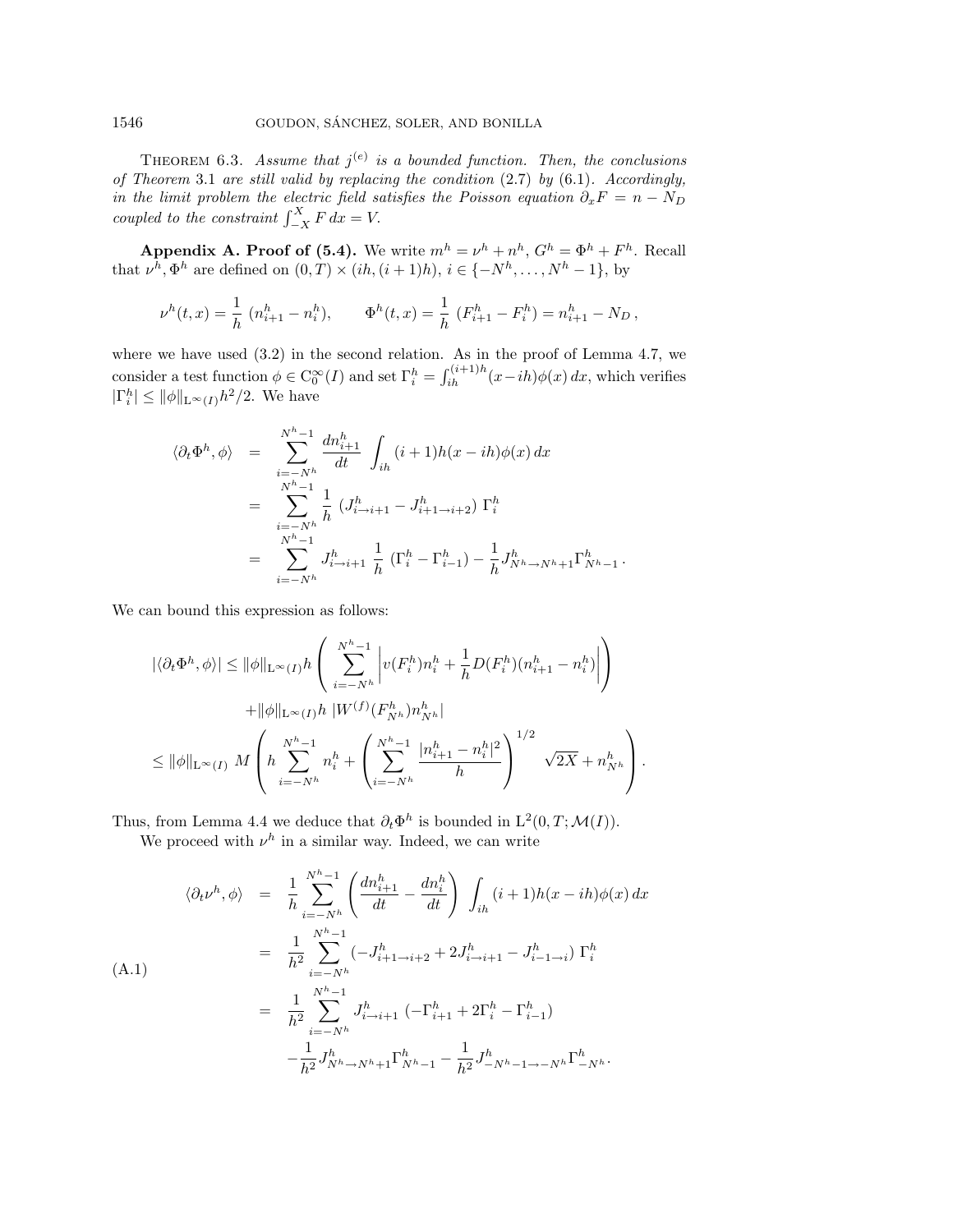The boundary terms in (A.1) are bounded by

$$
M(1+n_{-N^h}^h+n_{N^h}^h)\|\phi\|_{\mathcal{L}^\infty(I)},
$$

which belongs to a bounded set of  $L^2(0,T)$ . Next, we have the bound

$$
\frac{1}{h^2}|-{\Gamma}_{i+1}^h+2{\Gamma}_{i}^h-{\Gamma}_{i-1}^h|\leq C\|\phi'\|_{\mathrm{L}^\infty(I)}\ h.
$$

Therefore, the sum in the right-hand side of (A.1) can be estimated by

$$
C \|\phi'\|_{\mathcal{L}^{\infty}(I)} \ h \sum_{i=-N^h}^{N^h-1} |J_{i\to i+1}^h| \leq CM \|\phi'\|_{\mathcal{L}^{\infty}(I)} \left(h \sum_{i=-N^h}^{N^h-1} n_i^h + \left(\sum_{i=-N^h}^{N^h-1} \frac{|n_{i+1}^h - n_i^h|^2}{h}\right)^{1/2} \sqrt{2X}\right),
$$

as we did in the previous proof for  $\Phi^h$ . We conclude that  $\partial_t \nu^h$  is bounded in  $L^2(0, T; \mathcal{M}(I)) + L^2(0, T; W^{-1,1}(I)).$  This ends the proof of (5.4). П

**Appendix B. Uniqueness for the limit problem.** In this section, we show the uniqueness of the solution of (3.4). Let us consider two solutions  $(n_1, F_1)$  and  $(n_2, F_2)$  of (3.4) with  $n_i \in C^0([0, T]; L^2(I)) \cap L^2(0, T; H^1(I))$ . For the difference, we have

$$
\partial_t(n_1 - n_2) + \partial_x J(F_1, n_1 - n_2) + \partial_x \Big( (v(F_1) - v(F_2))n_2 - (D(F_1) - D(F_2))\partial_x n_2 \Big) = 0,
$$

where  $J(F, n) = v(F)n - D(F)\partial_x n$ . The boundary conditions read

$$
\begin{cases}\nJ(F_1, n_1 - n_2)(X) = W^{(f)}(F_1)(n_1 - n_2) + (W^{(f)}(F_1) - W^{(f)}(F_2))n_2, \\
J(F_1, n_1 - n_2)(X) = j^{(e)}(F_1) - j^{(e)}(F_2) - W^{(b)}(F_1)(n_1 - n_2) \\
-(W^{(b)}(F_1) - W^{(b)}(F_2))n_2.\n\end{cases}
$$

Thus, we are left with only the task of evaluating

$$
\frac{d}{dt} \int_{-X}^{X} \frac{|n_1 - n_2|^2}{2} dx + \int_{-X}^{X} D(F_1) |\partial_x (n_1 - n_2)|^2 dx
$$
  
\n
$$
= \int_{-X}^{X} v(F_1) (n_1 - n_2) \partial_x (n_1 - n_2) dx + \int_{-X}^{X} (v(F_1) - v(F_2)) n_2 \partial_x (n_1 - n_2) dx
$$
  
\n(B.1) 
$$
- \int_{-X}^{X} (D(F_1) - D(F_2)) \partial_x n_2 \partial_x (n_1 - n_2) dx
$$
  
\n
$$
+ J(F_1, n_1 - n_2) (n_1 - n_2) (-X) - J(F_1, n_1 - n_2) (n_1 - n_2) (X).
$$

Denote by  $A, B, C, D$ , and E the five terms in the right-hand side of  $(B.1)$ . Recall that  $F_i$  belongs to  $L^{\infty}$ , so that the coefficients are lying in a bounded set. Also denote by Λ a Lipschitz constant for the functions  $v, D, j^{(e)}$  and  $W^{(b,f)}$  in the range of values of  $F_1$  and  $F_2$ . Let  $\nu > 0$  be a parameter to be specified later on. By using the Cauchy–Schwarz and Young inequalities, we can estimate

$$
|A| \leq C_{\nu} \int_{-X}^{X} |n_1 - n_2|^2 \, dx + \nu \int_{-X}^{X} |\partial_x (n_1 - n_2)|^2 \, dx.
$$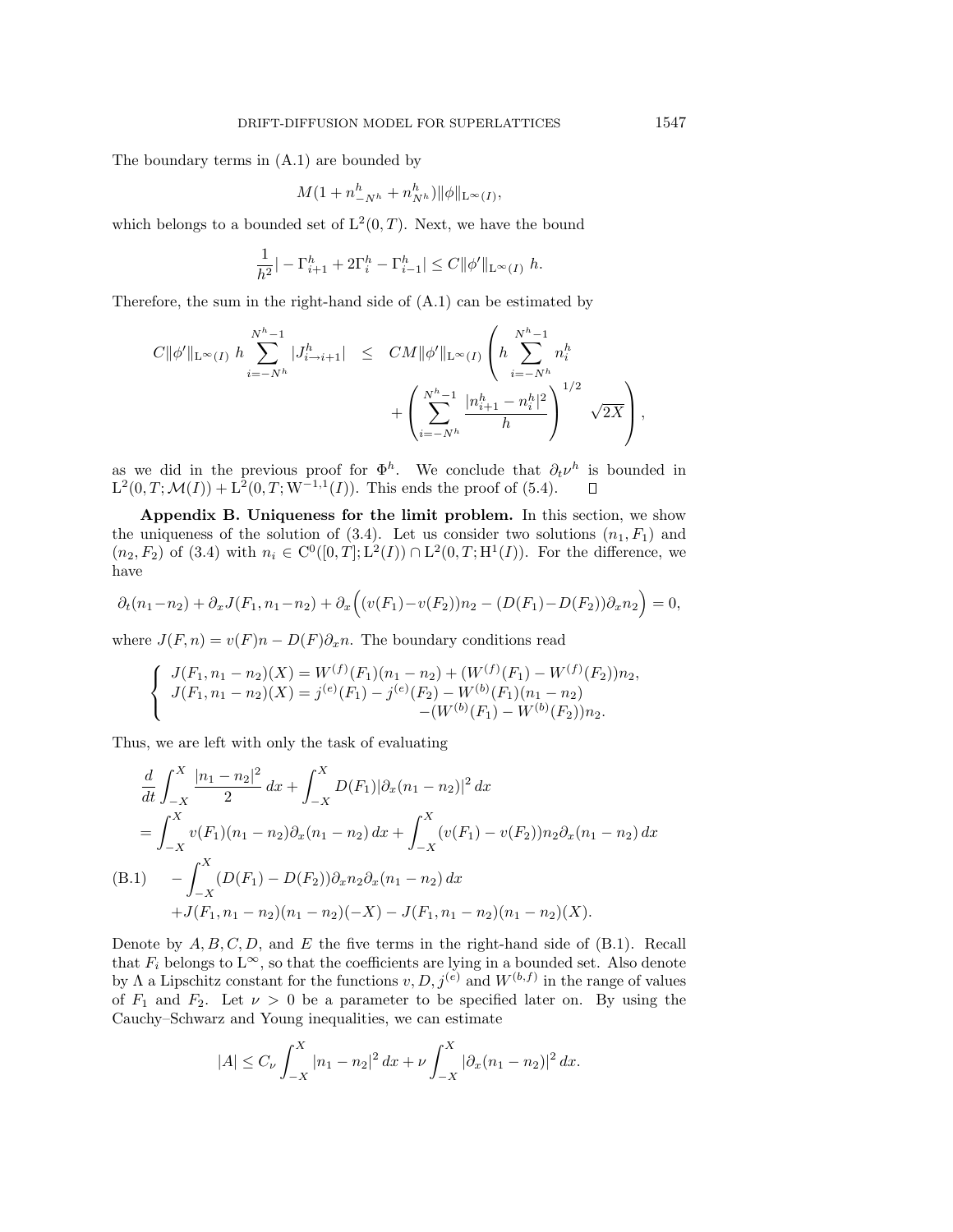Next, we have

$$
|B| \leq \Lambda \|F_1 - F_2\|_{L^{\infty}(I)} \int_{-X}^{X} |n_2| |\partial_x (n_1 - n_2)| dx
$$
  
 
$$
\leq C_{\nu} \Lambda^2 \int_{-X}^{X} |n_2|^2 dx \|F_1 - F_2\|_{L^{\infty}(I)}^2 + \nu \int_{-X}^{X} |\partial_x (n_1 - n_2)|^2 dx.
$$

The Poisson equations yield to

$$
(F_1 - F_2)(t, x) = F_{-,1} - F_{-,2} + \int_{-X}^{x} (n_1 - n_2)(t, y) dy,
$$

which provides the bound

$$
||F_1 - F_2||_{\mathcal{L}^{\infty}(I)}^2 \le 2|F_{-,1} - F_{-,2}|^2 + 4X \int_{-X}^X |n_1 - n_2|^2 dx.
$$

Hence, we get (changing the value of  $C_{\nu}$ )

$$
|B| \leq C_{\nu} \int_{-X}^{X} |n_2|^2 dx \left( |F_{-,1} - F_{-,2}|^2 + \int_{-X}^{X} |n_1 - n_2|^2 dx \right) + \nu \int_{-X}^{X} |\partial_x (n_1 - n_2)|^2 dx.
$$

A similar reasoning for C leads to

$$
|C| \leq C_{\nu} \int_{-X}^{X} |\partial_x n_2|^2 dx \left( |F_{-,1} - F_{-,2}|^2 + \int_{-X}^{X} |n_1 - n_2|^2 dx \right) + \nu \int_{-X}^{X} |\partial_x (n_1 - n_2)|^2 dx.
$$

For the boundary terms, we get rid of the terms  $-W^{(b,f)}(F_1)|n_1 - n_2|^2$  which are nonnegative and get

$$
D + E \le \Lambda \Big( (1 + n_2) |F_1 - F_2| |n_1 - n_2|(-X) + n_2 |F_1 - F_2| |n_1 - n_2|(+X) \Big).
$$

Then, we use the Sobolev embedding to control the traces of  $n_1-n_2$  with the H<sup>1</sup>-norm. Finally, we obtain

$$
D + E \leq C_{\nu} (1 + |n_2(-X)|^2 + |n_2(X)|^2) \left( |F_{-,1} - F_{-,2}|^2 + \int_{-X}^X |n_1 - n_2|^2 \right) + \nu \left( \int_{-X}^X |n_1 - n_2|^2 dx + \int_{-X}^X |\partial_x (n_1 - n_2)|^2 dx \right).
$$

Having disposed of these preliminaries, we recall that  $D(F_1)$  is bounded from below by some  $\delta > 0$ . Then, we put all the pieces together and choose  $\nu = \nu(\delta)$  appropriately so that we finally find

$$
\frac{d}{dt} \int_{-X}^{X} |n_1 - n_2|^2 \, dx + \frac{\delta}{2} \int_{-X}^{X} |\partial_x (n_1 - n_2)|^2 \, dx
$$
\n
$$
\leq f(t) \int_{-X}^{X} |n_1 - n_2|^2 \, dx + g(t) |F_{-,1} - F_{-,2}|^2,
$$